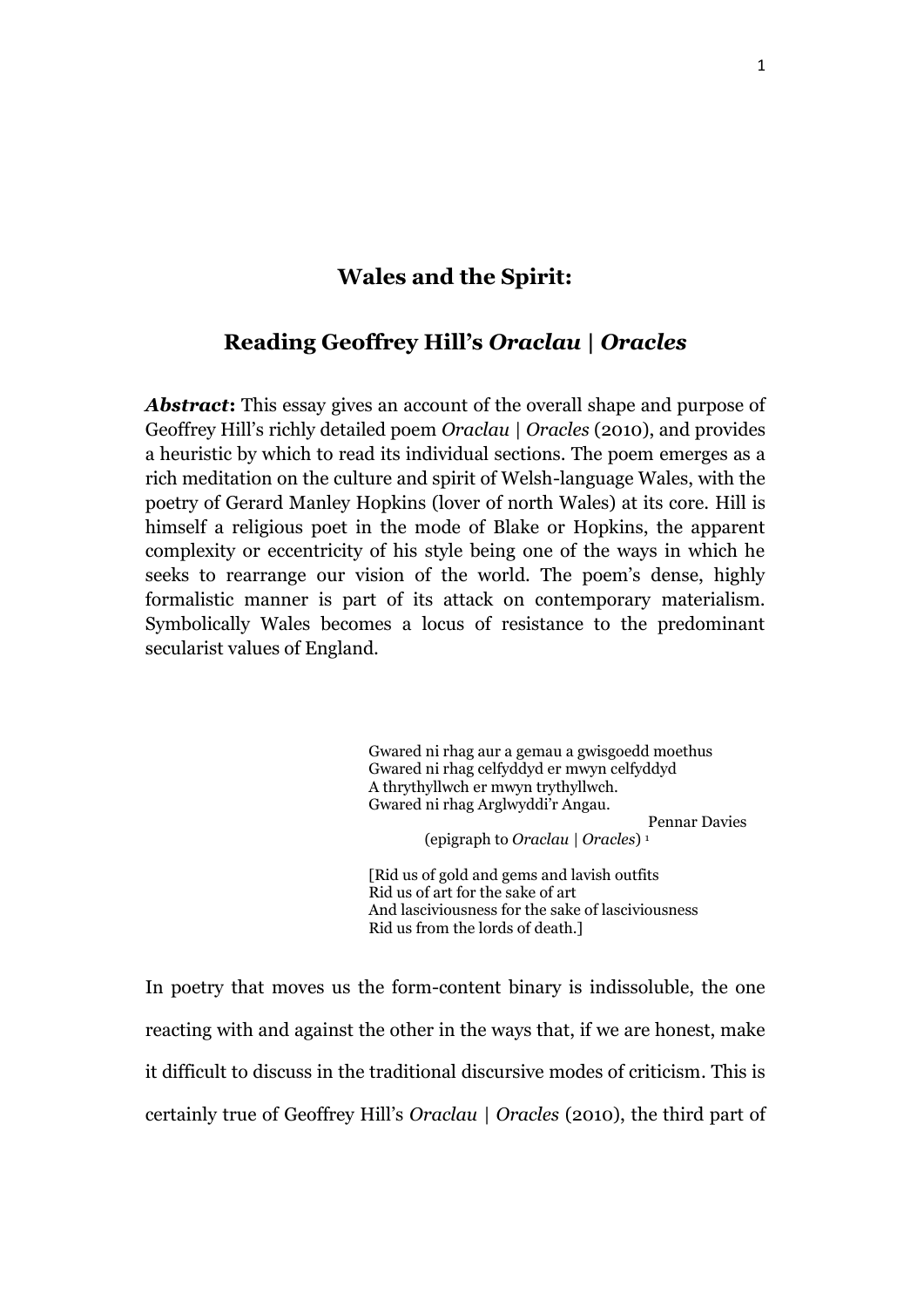*The Daybooks*. We are faced here with dense, sensuous, concretized verse—it is a moot point whether the work is a series of stanzas or a series of separate poems—that draws us into a complex atmosphere and argument. Here, for Hill's denigrators, is part of the questionable nature of his enterprise. 'No poem is profound', said Bunting of *Briggflatts*; or, in Larkin's version of the same thought, Thomas Hardy is a good poet because he deals with perennial themes: 'his subjects are men, the life of men, time and the passing of time, love and the fading of love'.<sup>2</sup> *Oraclau | Oracles*  does not fit this formula: we are dealing with issues of ageing certainly, but also with matters like nationality, identity, genealogy, tradition, otherness, marginalization, and, relatedly, materialism and secularity and their contestability. The stanzas represent, as we shall see, an extraordinary, sustained formalistic achievement—the denseness of their sensuous and intellectual evocation is in part a result of their fine repetitive patterning and in a world devoted to the loose, the improvised, the demotic, the offhand, this is an element of their challenge and their wider resistance to the spirit of the times. In what follows I offer an account of the overall shape and purpose of this richly detailed poem, and attempt to provide a heuristic by which to begin to read its individual sections. For a number of reasons I want to put the issue of nationality at the centre of the discussion, and to try to understand how this relates to the sequence's profound Christian explorations and commitments.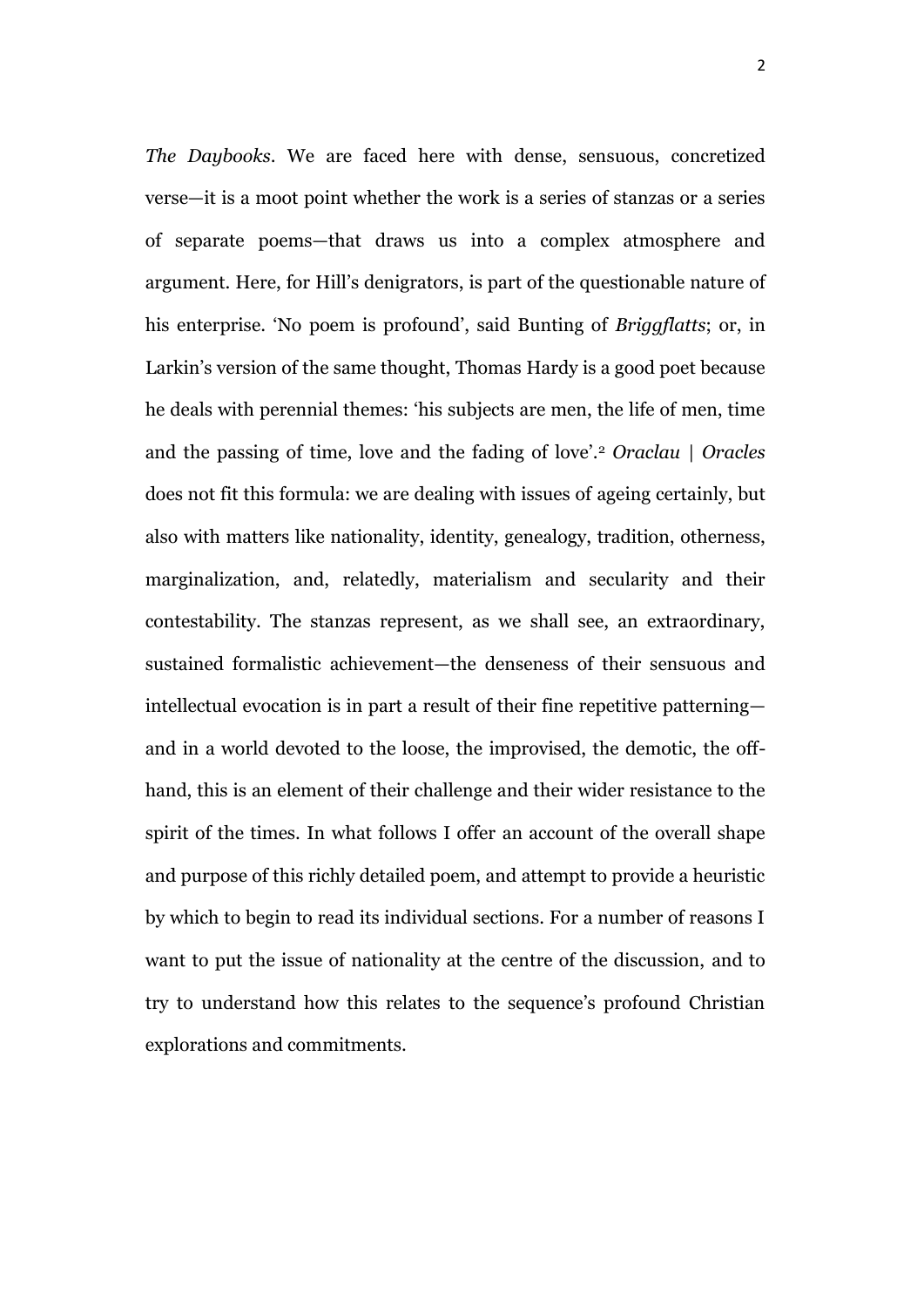## I. WELSH BICULTURALISM

Sometime in the future, when criticism of the later work is better established, I suspect *Oraclau | Oracles* will be known simply as 'the Welsh book'; in one interview Hill speaks of it as embodying his ' "discovery" of Wales'.<sup>3</sup> A hundred and forty-four stanzas of closely worked artistry draw together a pantheon of Welsh heroes—Welsh-language writers, artists, and politicians, and also individuals who, though not Welsh, had some fascination with or love of Wales—within a wider view of Welsh language, history, culture, and landscape. The impulse or provocation for the sequence is the poet's Welsh great grandfather, its dedicatee, Pryce Jukes, of Llanllwchaiarn (1826–1895), an iron puddler by trade, who moved from central Wales to the Black Country in the mid nineteenth century*.* 

Is *Oraclau | Oracles—*Welsh biculturalism highlighted in its very title an Anglo-Welsh work or even a postcolonial work? and what exactly would it mean if we said this? If we consider that the poet is writing as a (very partial) Welshman to a predominantly English (and American) audience, then he is clearly setting himself up on the side of an often marginalized, patronized culture against the still Empire-shadowed, London / metropolitan centre. To say even that much is to say rather a lot about the political adjustment, or decentring, that the work is asking of many readers, within a Christian context. Through the sequence Hill uncovers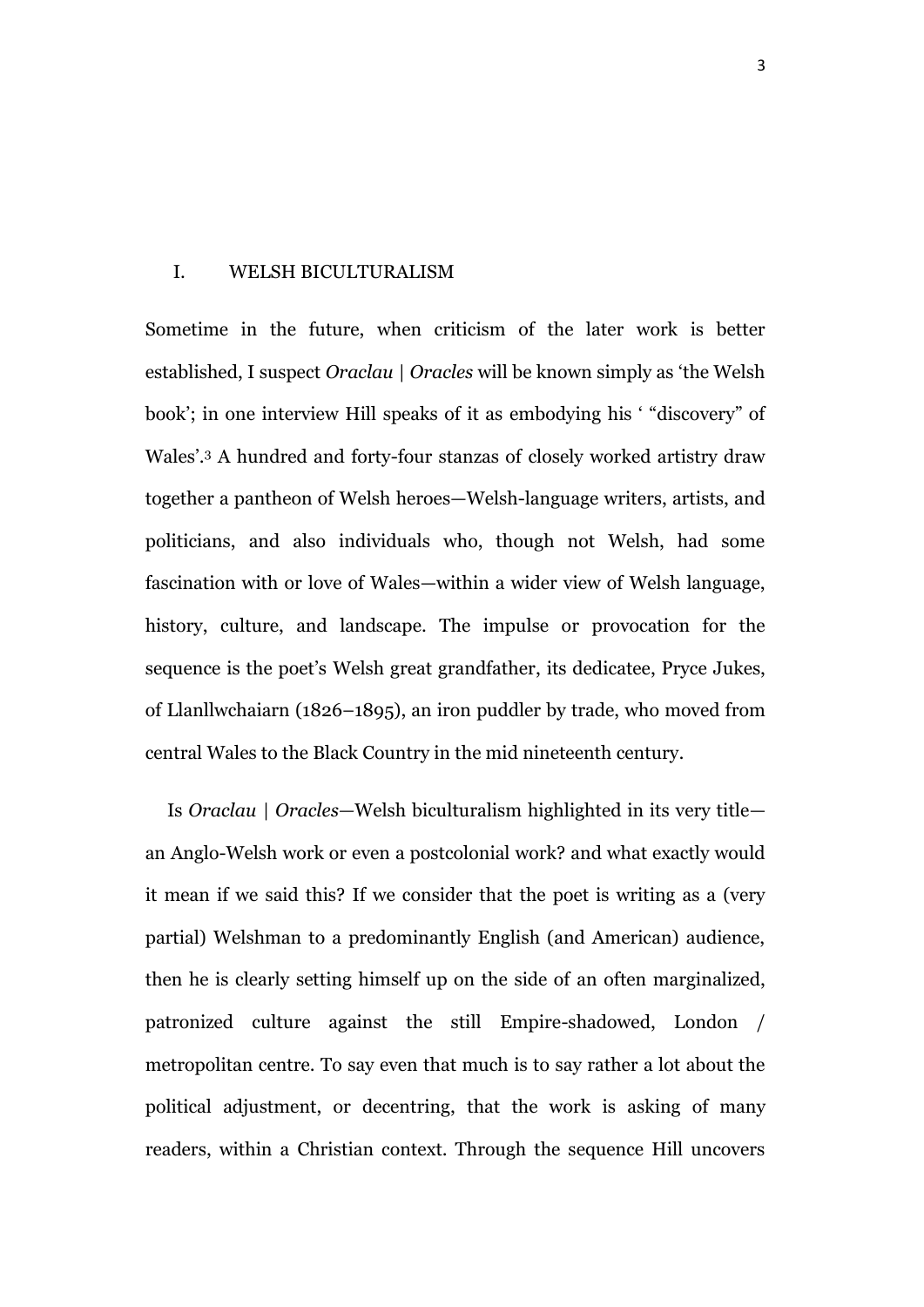aspects of the cultural and spiritual richness of Welsh-language Wales, and standing up as a Welshman, or (more exactly) the Englishman-becomepartial-Welshman, asks his English readers what all this means.

The oracles of the title are the mainly Welsh women and men to whom individual stanzas and mini-sequences are devoted within the larger work. English readers will know some of these names (e.g. Nye Bevan, David Lloyd George) but for most there will be real openings-out of knowledge, particularly in relation to the Welsh-language poets (e.g. Ann Griffiths, T. H. Parry-Williams, R. Williams Parry, Saunders Lewis). Readers already familiar with these lives will have less work to do to get near to the sequence—but how many such readers are there, whether English or (monoglot) Welsh? There is also the question of the untranslated Welsh. Although some of these words and phrases are assimilated and create no problem, the majority of English readers will be challenged by at least some of following: foel, cwm, Moel, hebog, hiraeth, Eryri, hwyl, marwnad, Afal du Brogyr, Y Ddraig Goch, Dafydd y Garreg Wen, and yr hen iaith. These occur sporadically, and, of course, just a little effort gives us access to their meaning, but, in postcolonial terms, they signify difference: 'in an Englishlanguage Welsh text the use of untranslated Welsh asserts the cultural difference of "English"-language Welsh writing . . . the refusal to provide a translation draws attention to boundaries and differences between linguistic groups'.<sup>4</sup> In short, as much here as in more obviously Anglo-Welsh texts, what is being challenged is how 'the Anglocentric hegemony' constructs the 'invisibility of Welsh history and culture'.<sup>5</sup> The culturally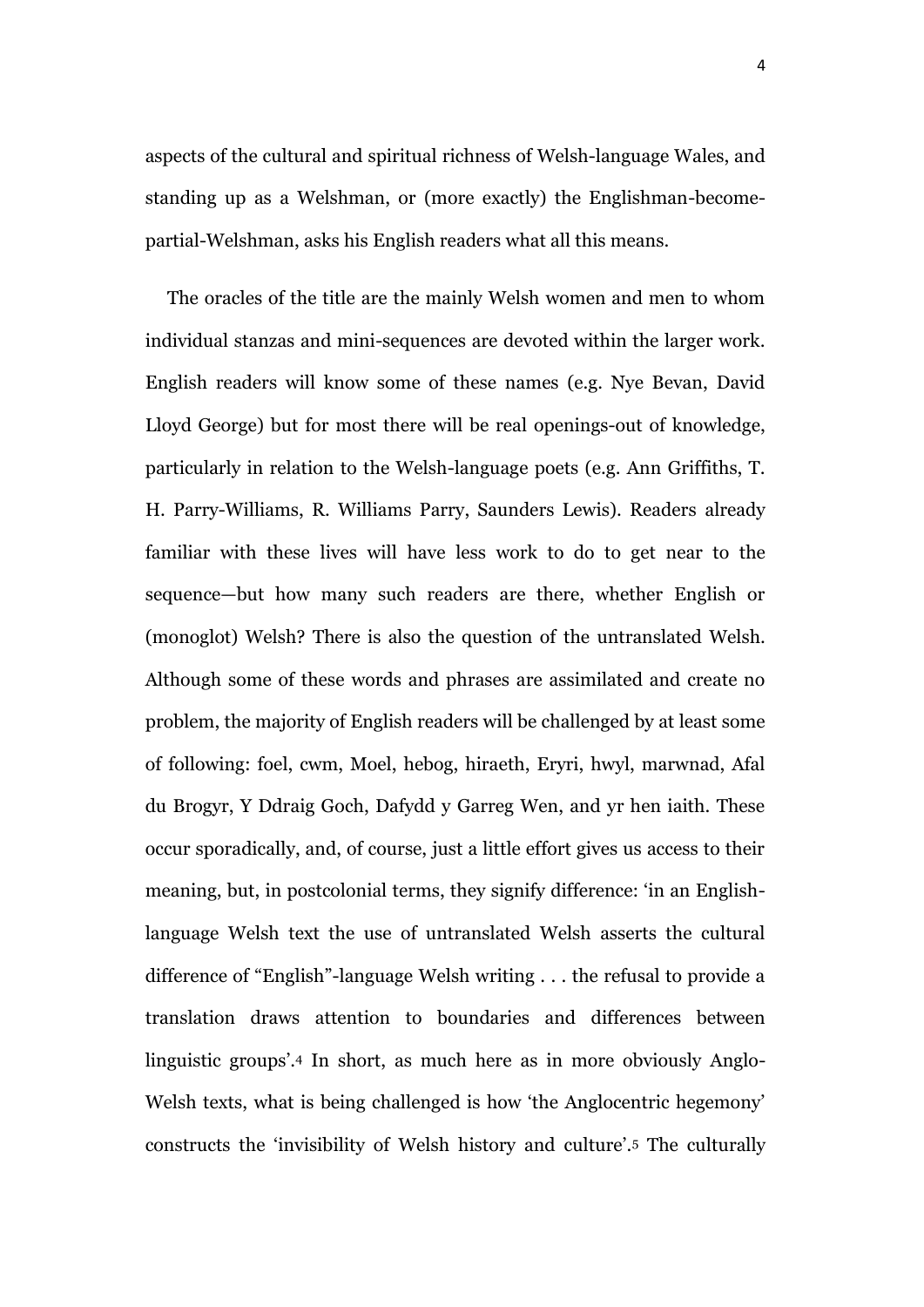marginalized is being placed centre stage; a spanner is being thrown into the works of certain kinds of simplifying debate about multiculturalism.

A serious engagement with the text, the deep reading it requires, will have to recapitulate Hill's own 'discovery' of Wales and what this means to him. The most useful signposts are some of the sub-titles, for example '*i. m. T. H. Parry-Williams'* (st. 10), '*Ann Griffiths'* (st. 15–17), '*Marwnad* [i.e. 'Lament for'] *Saunders Lewis'* (st. 54–57)*.* These are pointers to the knowledge we need to understand particular stanzas, even though minimal research shows that the stanzas themselves contain most of the information we need. Why—the English reader may ask—have I not heard of these writers before, when they are clearly already famous to some Welsh-language speakers? The question of Wales's biculturalism, so near to the English 'mainstream' yet so easily ignored, presses on the imagination, provoking other questions about 'English' history, heritage, and the present state of the cultural scene. Hill handles all this skilfully by treating figures who the majority of readers won't know along with figures they may partially or indeed wholly know. The entanglements of Welshness and Englishness are pressed to the fore, so that readers who have at least some knowledge of the Welsh heritage are being asked in effect why they don't have more.

Some authorities have hailed Ann Griffiths (1776–1805), from an obscure part of rural Wales, as one of the great religious poets of Europe. Why, then, have most English readers not heard of her?<sup>6</sup> And what of the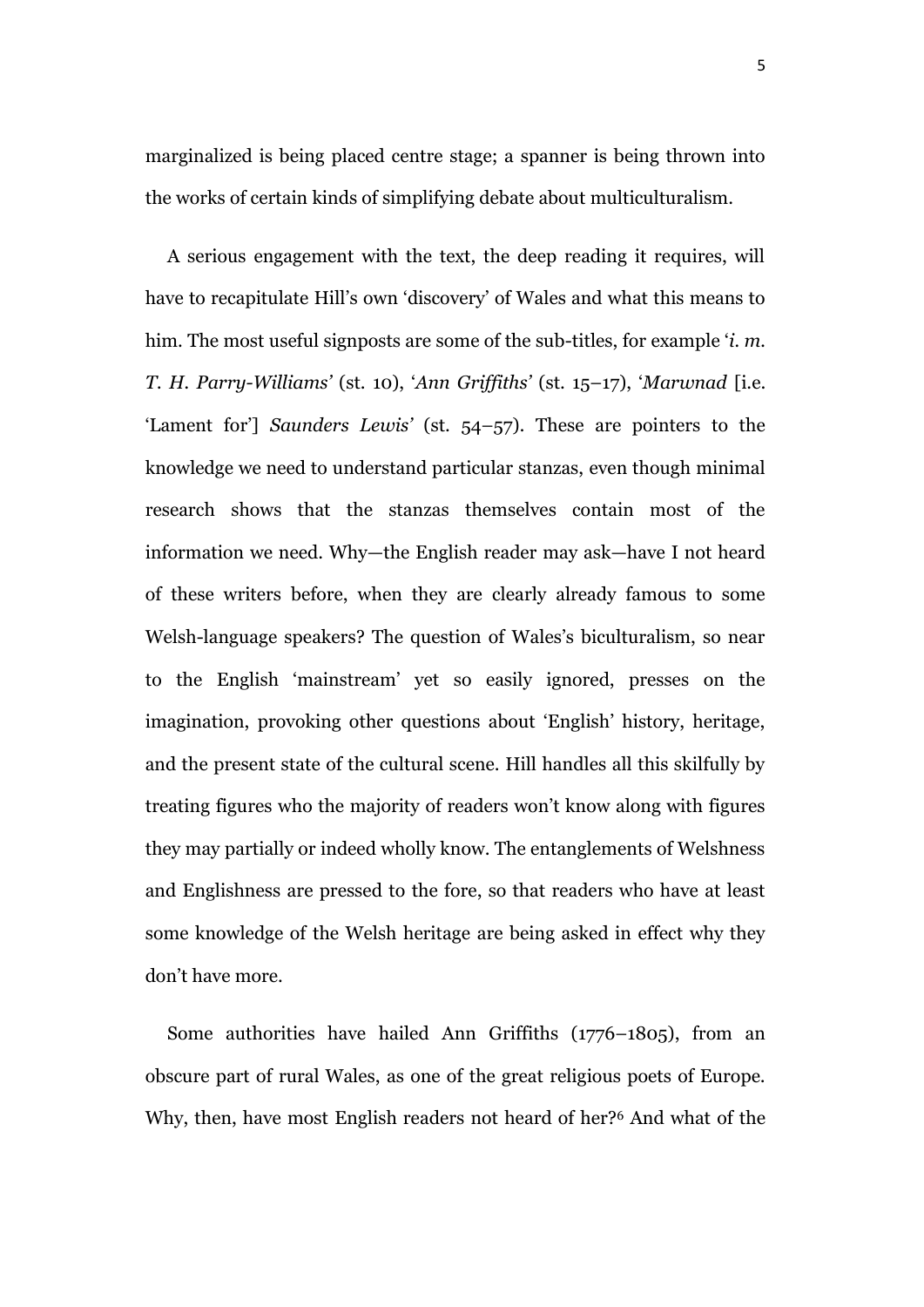battles in the twentieth century to establish a Welsh national party and to secure the Welsh language from oblivion? When Saunders Lewis (the great Welsh-language playwright) and his friends, in an act of civil disobedience, set fire to the newly established (English) RAF base on the Llyn peninsula in 1936, they sacrificed their careers to the cause of Welsh identity—but how many English know about what the *DNB* calls this 'landmark in modern Welsh history'? Or again, what of the origins of the National Health Service? Its prime mover, Labour minister Aneurin Bevan, had his roots in the economic depression in south Wales in the 1910s: a miner at thirteen, he suffered extended unemployment in the 1920s on scant poorrelief before being elected as a Labour MP in 1929. The experience of poverty fired his radicalism. Good things we take for granted now have come to us from the so-called margins. In this way, threads of suggestion about the good, the beautiful, and the true are subtly connected up, while notions of 'metropolitan centre' and 'hinterland' are subtly undermined.

## II. CHALLENGING A MATERIALIST MINDSET

A second element of challenge in the sequence is implicit in its epigraph, given at the start of this essay: 'Rid us of gold and gems and lavish outfits / Rid us of art for the sake of art …'—a profound anti-materialism. The celebration here of Welsh cultural richness and heritage is an implicit attack on what Hill has called elsewhere 'plutocratic anarchy', the dominant mode in which he believes we now live.<sup>7</sup> This attack is present in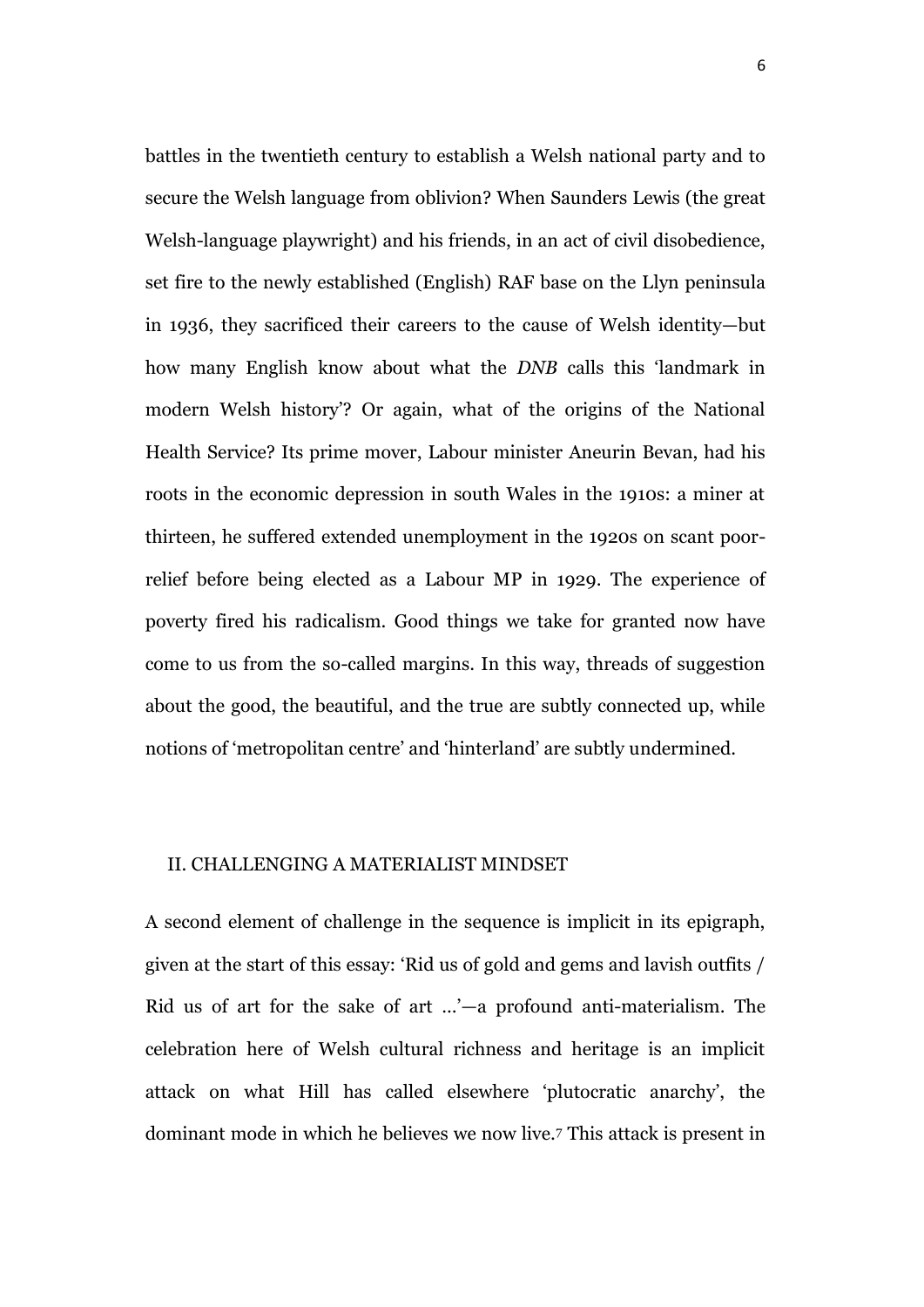the subject-matter of the whole sequence, but it is implicit, deeply written into, its formal characteristics. The quiet, meditative, unassuming movement of the verse, achieved by the use of two slightly different nineline stanzas, is an enactment of meaning. We feel this as we attend to its rhythms; we may realize it more consciously once we see from where these stanza forms are retrieved: Donne's 'Nocturnal upon Saint Lucy's Day' and his later 'The Litany'. The 'Nocturnal' is, of course, a love poem, while 'The Litany' is one of Donne's greatest religious meditations, and it is tempting to see the movement between these forms as a symbolic enactment of meaning, indicating to us within the sequence the interplay between the earthly and the divine, between all these specifics of Welsh culture, language, and life, and that to which they point.

Let us take as an example the start of the mini-sequence in honour of Ann Griffiths:

Intelligence new made of late

By paradox and oxymoron pressed;

The world fast-held the soul's estate

Entailed; old weakness mightily confessed.

Across the Berwyn she moves

In penitential climb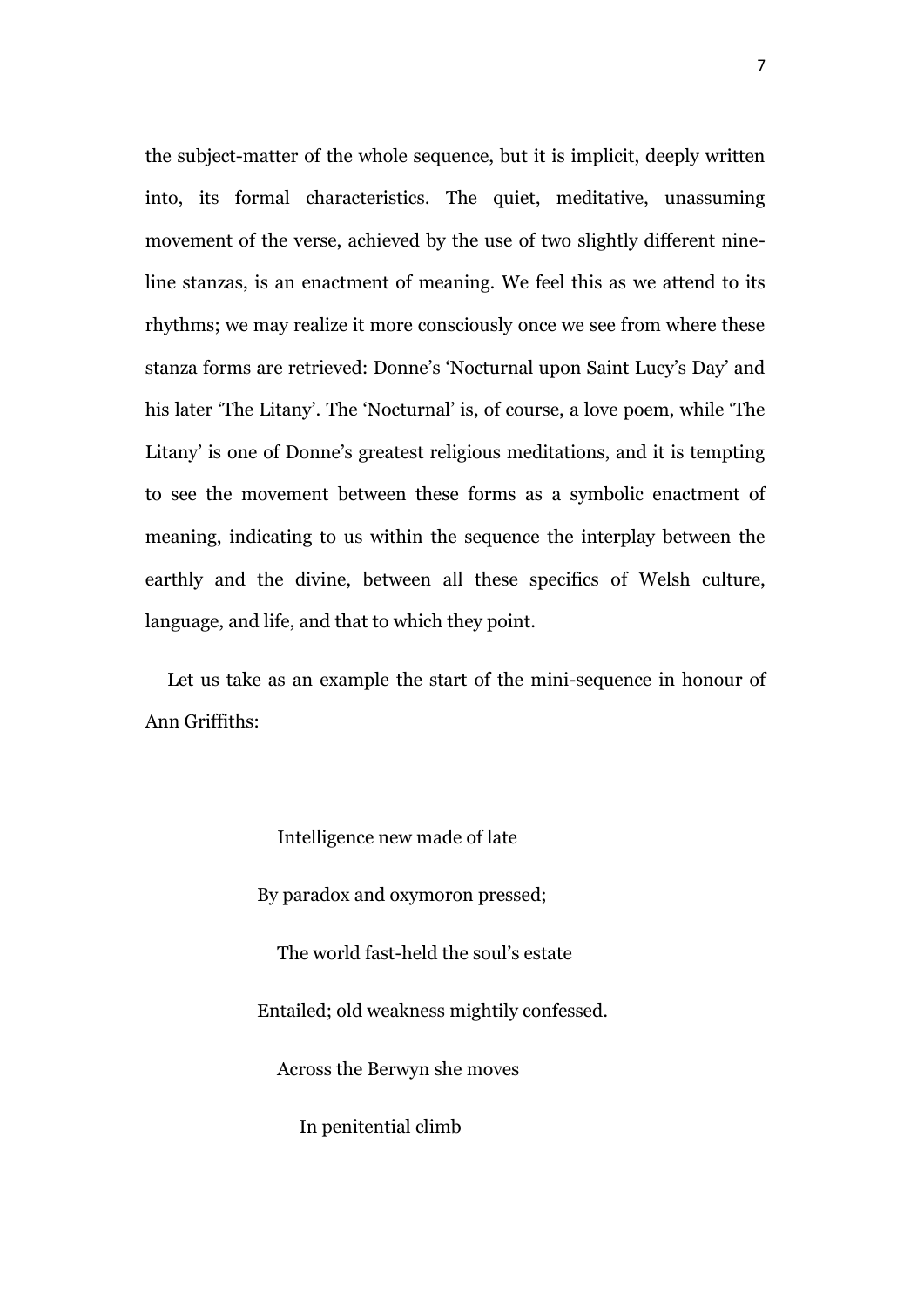Up to strange Bala with Dolanog's loves:

All things exalted and reduced to Him

For whom her careful ecstasies of rhyme. (st. 15)

This is elaborately concise—an almighty refusal of an overly explicit, 'in your face' kind of art—and its makes beautiful use of Donne's 'Litany' stanza. The reading process involves an encounter with confusion, as, at first go, we take in many particulars close together, but then things clear: detail forms into an overall image, and uplift occurs. (This is very much the experience of reading the sequence as a whole.) At her conversion to Methodism in 1796, Ann Griffiths' intelligence was 'new made' into the 'paradox and oxymoron' by which, in her hymns, she engaged with the mystery of the Incarnation. Before that moment Ann was no kill-joy: the 'loves' of Dolanog, her home village, included 'dancing, fiddles, the tunes catchy' (st. 17). Once converted, we see her journeying, sometimes on her own, over the Berwyn Mountains, to attend monthly Methodist communion services at Bala village, on Bala lake. Somehow, in its brevity, the stanza conjures a vivid image of her tiny, solitary figure on this twentytwo mile trek. '*Strange* Bala' is surely extraordinary: it is strange because, for a young eighteenth-century country woman, in that sparsely populated area, it is wholly unfamiliar; it is also strange because of her conversion, which means that everything she does—including what she is doing now appears wonderful to the eyes of faith. How was the love of the world to fit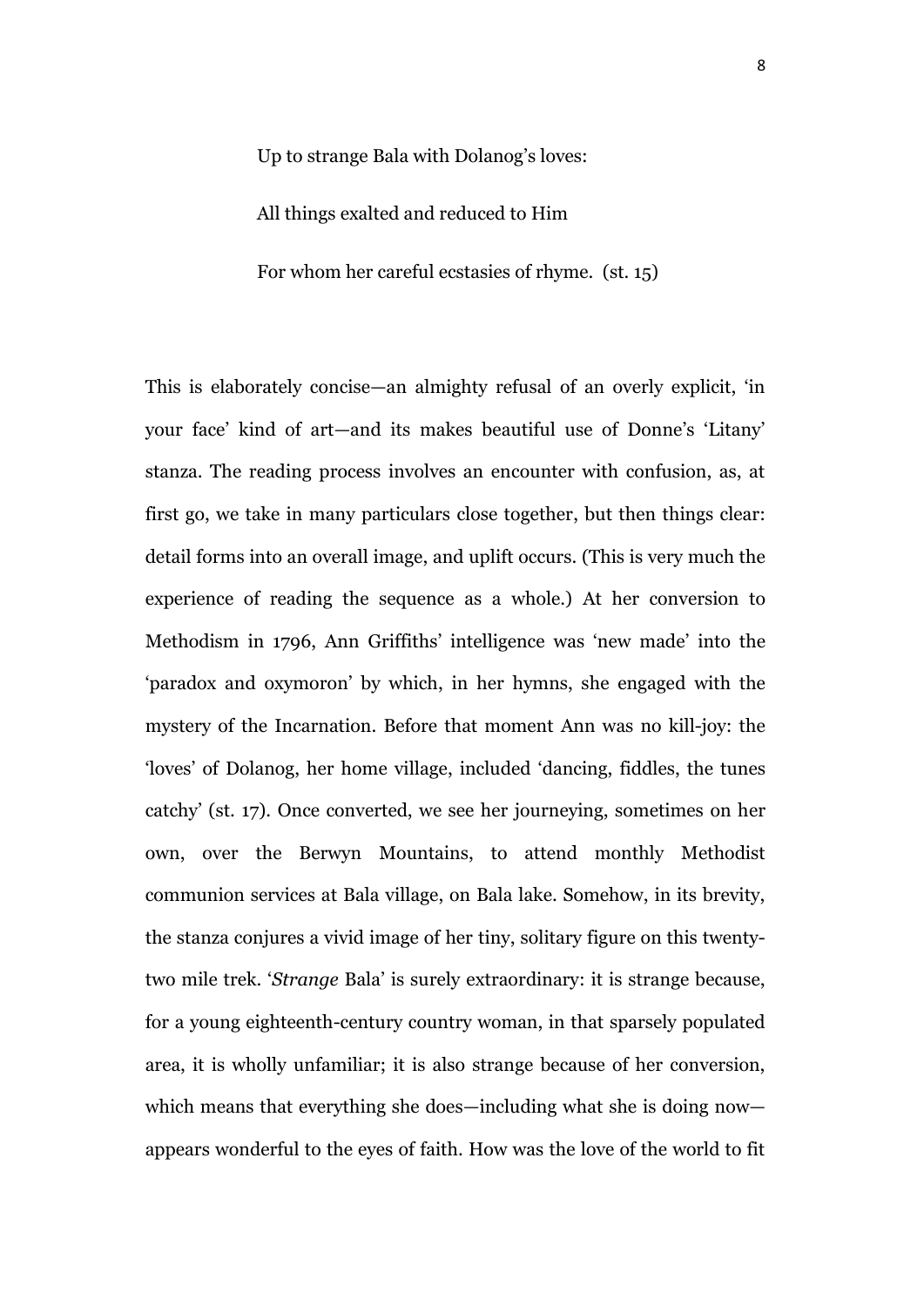into her new religious vision? Hill is saying no more nor less on this than Donald Allchin in his book on Griffiths, which may be his source:

Again the play of paradox [in her poetry] is an essential element in the writer's strategy, taking us beyond our customary use of concepts and images, forcing us to re-interpret them, to let them be transfigured and transformed. But as we should expect with Ann the movement beyond, the movement of ecstasy is lucid and sober. The precision remains.<sup>8</sup>

Hill's version of this is the description of her poems as 'careful ecstasies of rhyme'.

Each of the short portraits of individuals in *Oraclau* is somehow an 'oracle', in Welsh 'oraclau':

**Oracle**, *sb.* . . . A response, decision, or message, given usually by a priest or priestess of a god, and, as was supposed, by his inspiration, at the shrine or seat where the deity was supposed to be thus accessible to inquirers. These responses were for the most part obscure or ambiguous; to which allusion is made in later senses of the word and its derivatives. (*OED2,* 2.)

Here what is apparently, and only at first, 'obscure or ambiguous' is a way of attacking what Hill has called elsewhere 'the ruling imbecilities',<sup>9</sup> but since the sequence as a whole is very decentred, not following some obvious or logical discursive pattern—this too, I take it, is part of its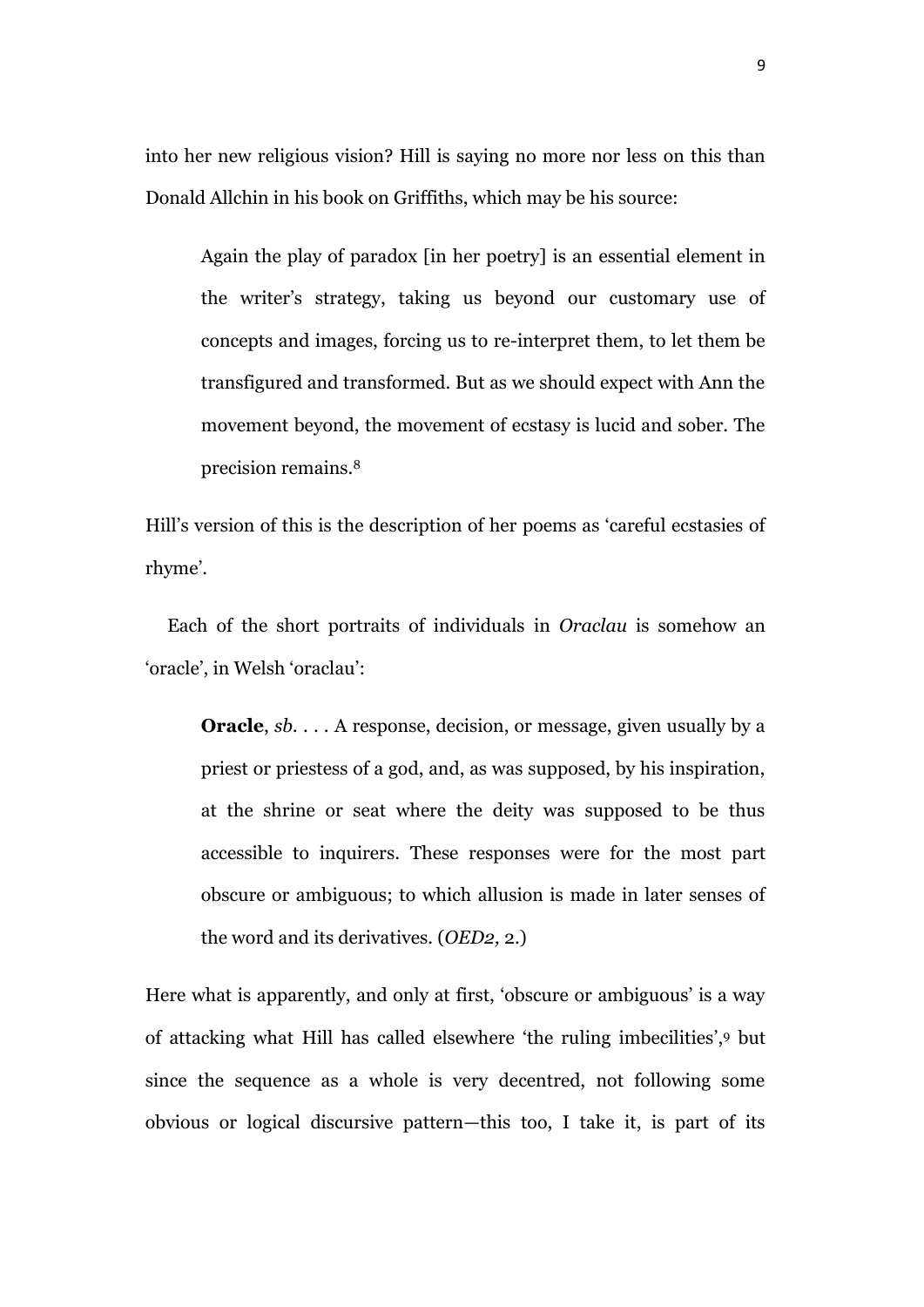meaning—it may be some time before we are able to see why this very diverse group of individuals, from different eras, has been brought together.

Many of the individuals evoked in *Oraclau* are countercultural, resisters of aspects of their times, brave or bloody-minded, defiantly hidden or obscure in their doings and commitments. To begin to recognize this is to begin to see how the larger metaphor of Wales starts to come into view. The Welsh-language poet T. H. Parry-Williams (1887–1975), for example, is noted for his pacifism, for which he went to gaol during the First World War (st. 10). Thomas Vaughan (1621–1666), twin of the poet Henry Vaughan, is celebrated for his mystical writings and for how his dedication to alchemy was part of a life-long spiritual quest (st.  $31-35$ ).<sup>10</sup> We have already mentioned Saunders Lewis. He is here for his courage in the face of English injustice (st. 55), and for the quality of the tragic vision in his plays, a vision that registers (in the wake of World War II) the profound nature of evil and humanity's struggle to transcend it (st. 56–57). Ceri Richards (1903–1971) is an unfashionable Jung-inspired painter, prepared to develop Modernism and Surrealism in ways entirely his own (st. 71–74). B. S. Johnson (who Hill implicitly identifies with as another writer of working-class origins) is here because of his love of the Llŷn peninsula and Gregynog, his life-long socialism, and his determination to continue modernist experiment with the novel in the 1960s and 1970s against safer, more saleable views of what the novel should be (st. 83–88). Again, the epigraph from Pennar Davies (1911–1996), another great Welsh-language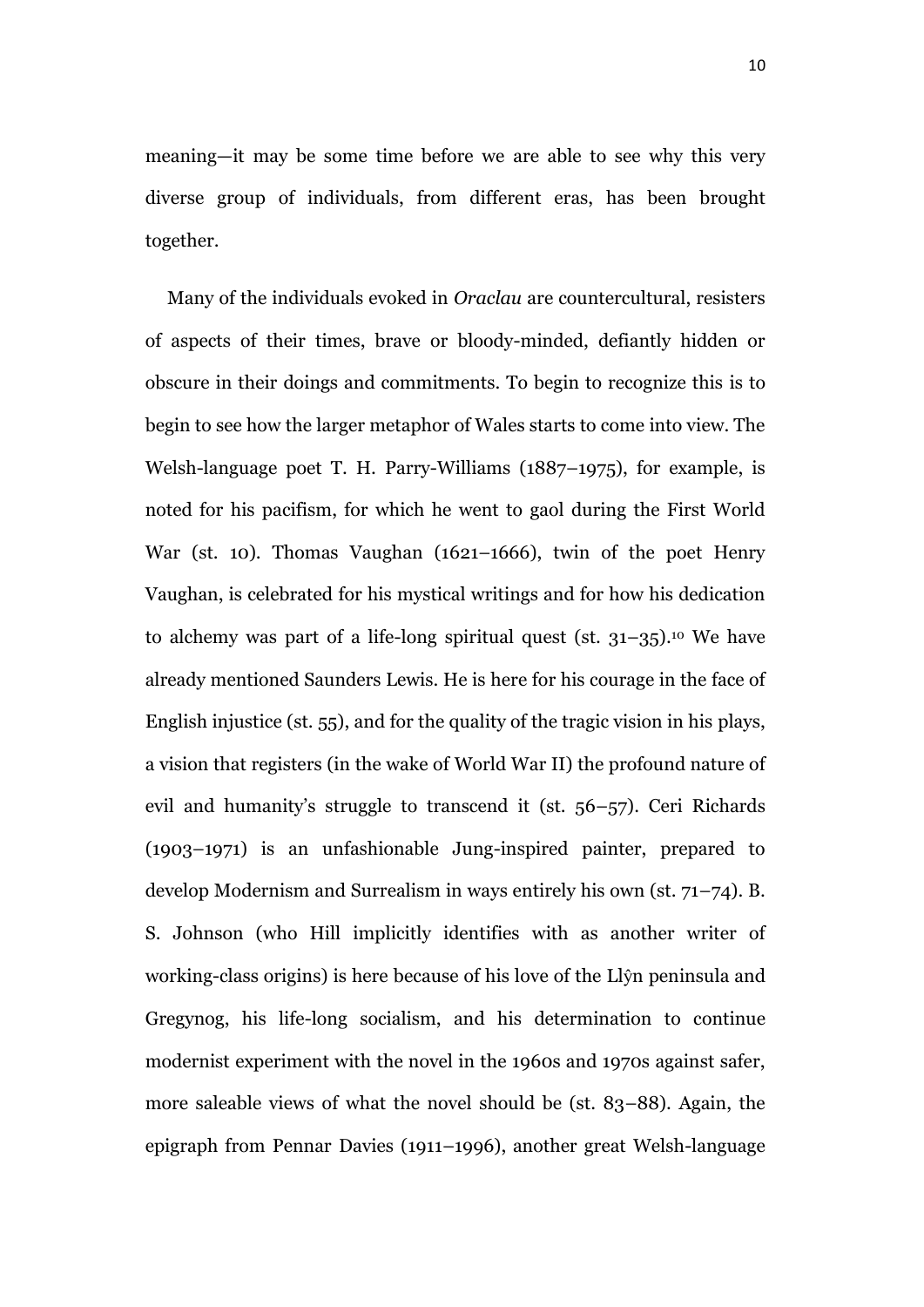writer, suggests the real, deep-down common thread. It has been well said of Pennar Davies that he rejected 'that mass, secular, techno-industrial and consumerist society to which he gave the name Anglosacsonia because he associated it primarily with the destructive, hegemonic culture of Anglo-American capitalism'.<sup>11</sup> Through the sequence as a whole, Wales, and in particular the beauty of some of its landscapes, becomes a complex symbol for the life of the Spirit and hence of the marginalization of the Spirit in modern life, the thinning of the life of the mind and heart in relation to the deeper realities of the human condition.

For Hill, much of what seems obvious today—and much of what *is* obvious in the preferred 'accessibility' of contemporary poetic modes—only colludes with the standard, distorted mindset of the contemporary world hence his preference for a sometimes cryptic, intense mode of writing. Socalled 'difficulty' in late Hill is a strategy of approach to the reader, a refusal of instant access, and—most of all—a slowing down of the process of assimilation. The rush of the contemporary mind is part of its failure: real art must slow us to get nearer to the truth. Within this slowed-down mode the poet can open up new spaces for intrigue, curiosity, and surprise, awakening a sense of nuance by which the world starts to look different and brighter to the reader's eye. The contemporary sensibility blankets reality with a carapace of secularization, non-mystery, non-depth, speed. How can that carapace be penetrated? Obvious means won't do. What I call Hill's 'refusal of instant access' constructs the patient reader, one prepared to

11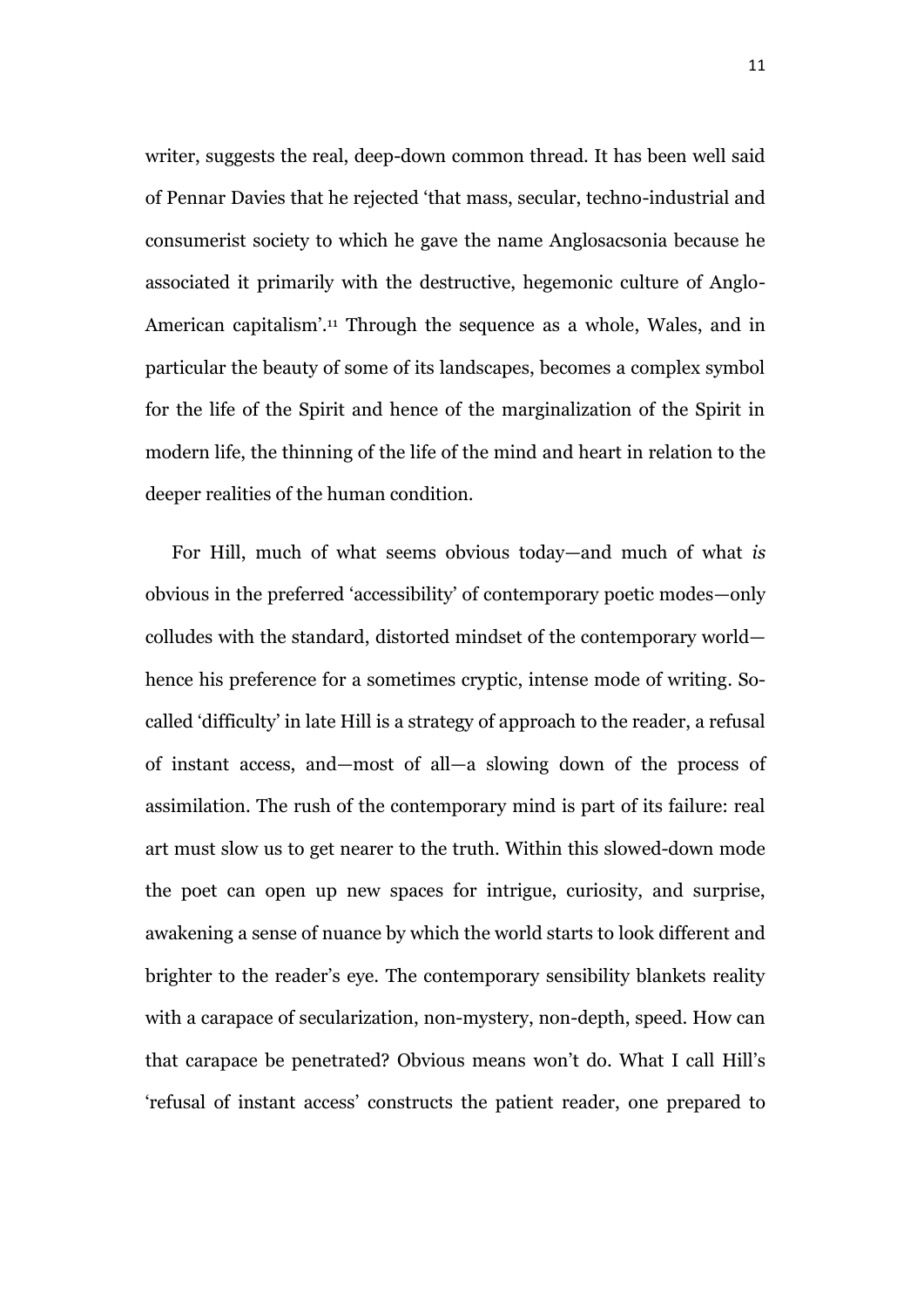engage with the difficulty of his 'oracles' and so push through into different and more joyous spaces than those provided by modernity.

It is a fair prediction that, though the sequence as a whole may prove a big challenge for many readers, some of the mini-sequences within it will quickly be anthologized and become more widely known. The most likely case in point is stanzas 62 to 67, all headed '*Ty-tryst*', which form a celebration of the life of Aneurin Bevan (1897–1960). The arch of meaning is not so difficult to follow. Nye Bevan went to work as a teenager in the colliery at Ty-tryst near Tredegar, south Wales, in 1910. He is characterized at first as a Danton-like revolutionary, a force like 'Blake's Tyger' (st. 62), burning out from the material and cultural deprivations of his background. Stanza 63 is in part free-indirect speech, noting how, for years, the sheeplike working class 'were fleeced, dunked in poisons'. Stanza 65—already quoted a number of times in the first reviews because of its extraordinary eloquence—asks simply how someone who had had to work, day in day out, in the harshness of the mine, hard up against the deadly '*inert matter*' that is coal at depth, could maintain spiritual wholeness and then come out of that experience with enough personal energy to take on the establishment, via politics, for the rest of his life:

That was Nye's phrase for it, *inert matter.*

Having crawled once to a picked seam I call

*Malevolence* the voice of coal,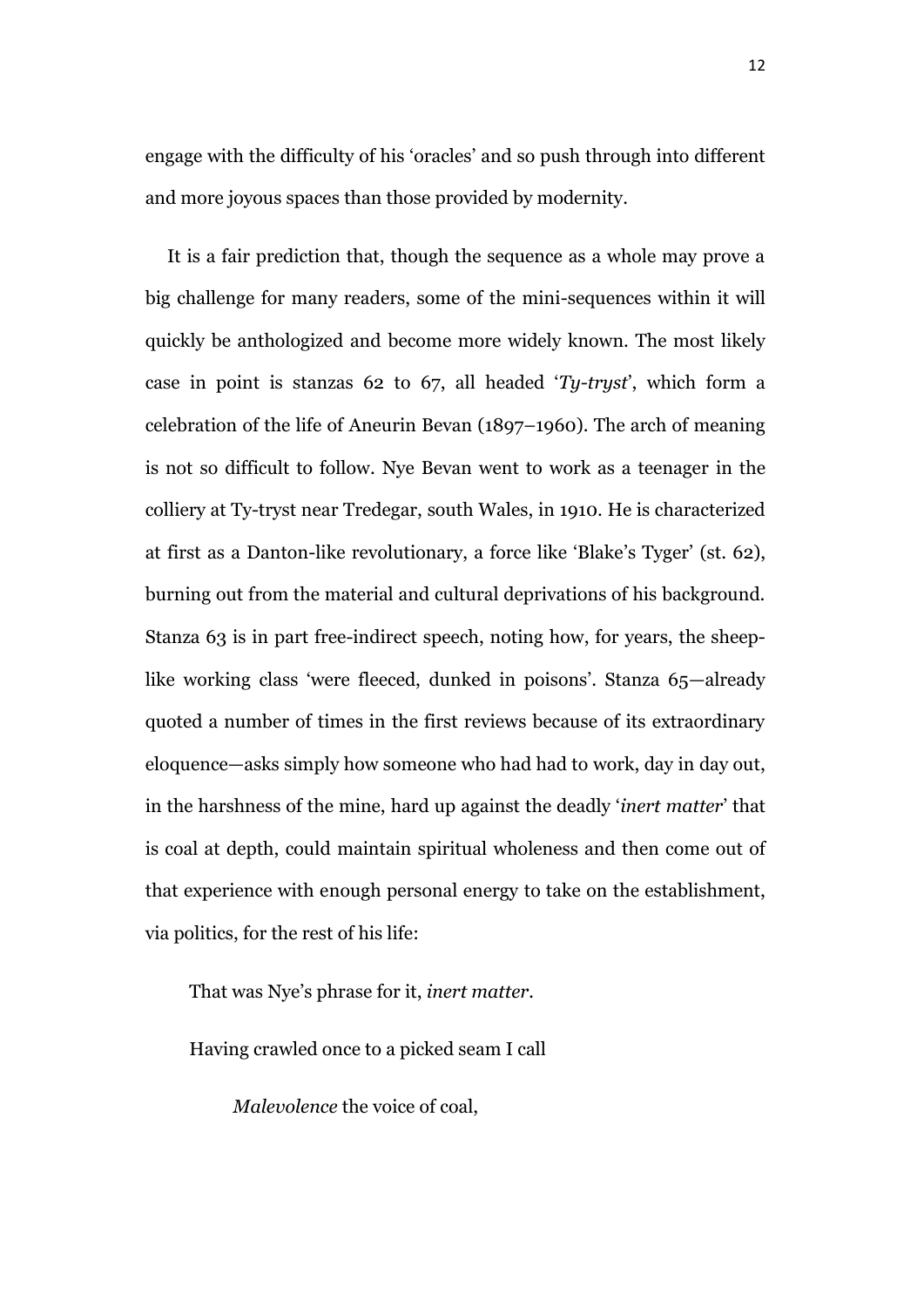Squealing, grunting, groaning like water.

How did any man twist away

Soul-free from that shining,

Rise undamaged into the raw day

With his black minstrel's face absurdly grinning,

Travestied as was Jude that drôle of learning. (st. 65)

Stanza 66 asks deeper questions about his eloquence as a speaker, in Parliament and elsewhere. And stanza 67 is inspired, I think, by the Aneurin Bevan Memorial Stones, the impressive monument to the politician's memory set high up on the hills above Tredegar, three giant megaliths, which have the effect of a miniature Stonehenge. Bevan may have been a secularist all his life, but Hill clearly doesn't see him that way. He becomes one of the poet's spiritual heroes, a man working against the materialism and greed of capitalism to establish, via the Health Service, a better, more integrated society. Some of the other mini-sequences or vignettes may be harder to decode, but, once we do so, we find that they are all pointing us in this same direction.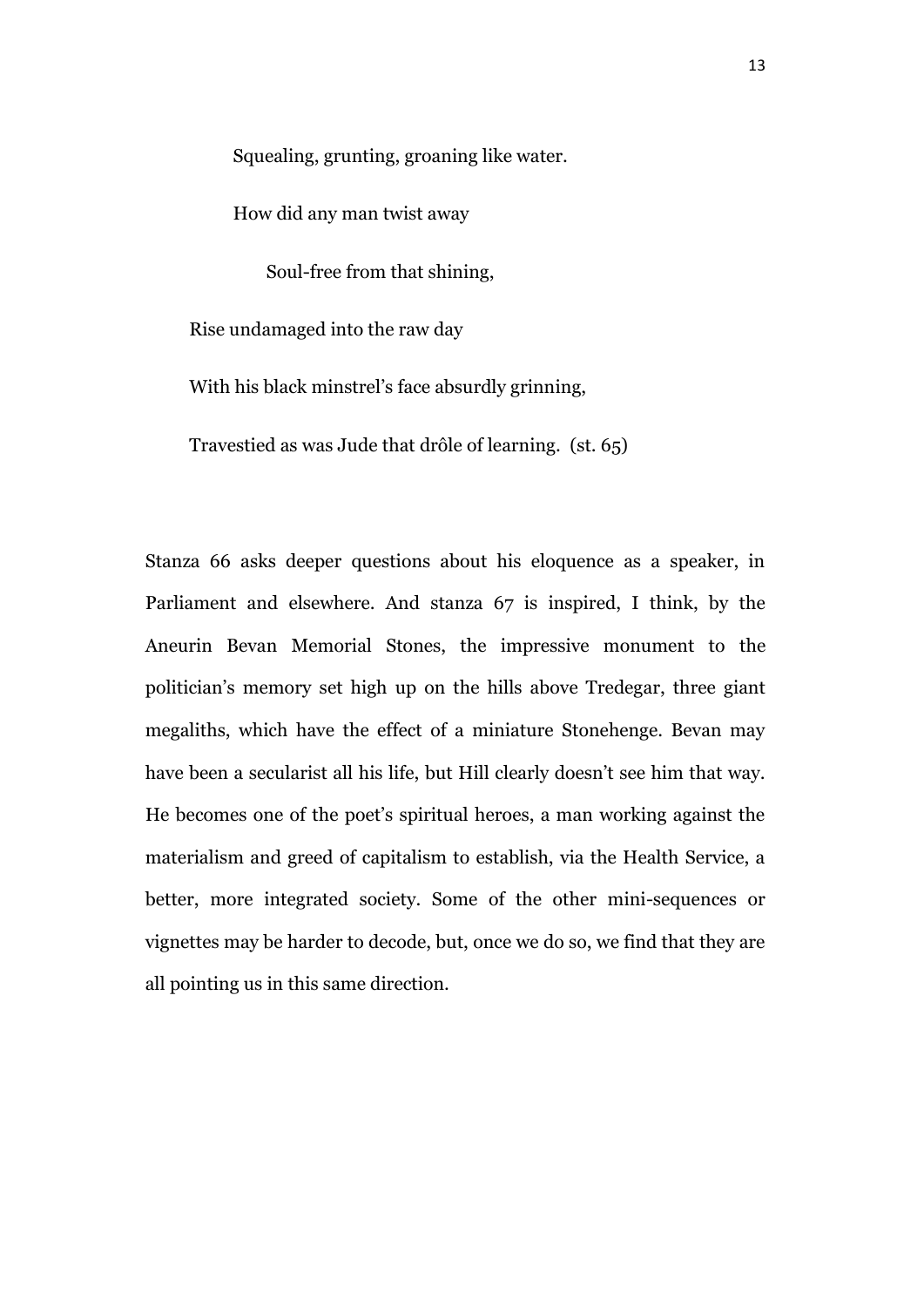## III. HILL AND HOPKINS

Here we come to something very important in late Hill, something that may be one of his lasting influences on our view of the canon. We do not have to accept the whole, arcane, quasi-cabbalistic working out of Harold Bloom's theory of influence, nor indeed the theory from which it derives, Eliot's in 'Tradition and the Individual Talent', to feel that sometimes a particular poet may be hinging his work more on one predecessor than any other. In Hill's case this seems a striking thing to say, given the range of poetry with which his mind is absorbed. Yet, as Bloom observes, when one 'strong' poet picks out a particular earlier 'strong' poet for intertextual relations, then that predecessor comes into a new kind of prominence, is revalued by the attention received.<sup>12</sup> The poet who acts as the guardian angel of *Oraclau* | *Oracles* is Gerard Manley Hopkins, or, as Hill refers to him (sensibly I think) Gerard Hopkins.<sup>13</sup> Hopkins is a pervasive presence, almost a kind of alter ego for Hill himself; they are both, as it were, Englishmen in love with Wales providing 'dogged resistance' to cultural decadence.<sup>14</sup>

Hopkins lived in central north Wales between 1874 and 1877, in Denbighshire, at the Jesuit centre of St Beuno's College, working intensively on theology and enjoying the landscape of the Clwyd and Elwy valleys. Here he wrote some of his best poetry. (St Beuno's, incidentally, is still run by the Jesuits as an Ignatian Spirituality Centre.) It could be argued that this phase of his life is the pivot on which *Oraclau* | *Oracles*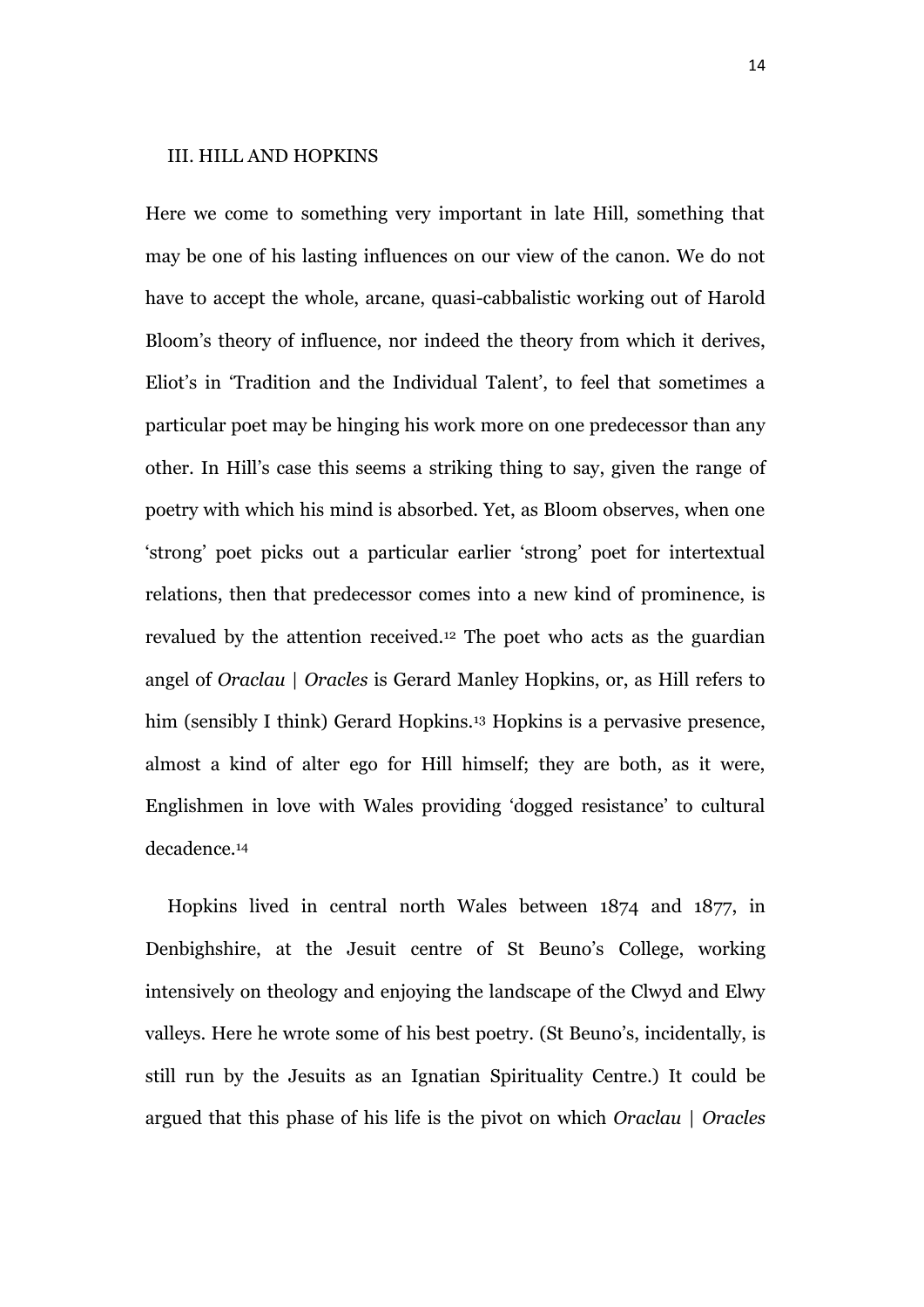turns. Hopkins is the focus of stanza 13 '*near St Beuno's*', stanza 113 (an interesting speculation on the origins of sprung rhythm), and stanza 139, but in fact the extensive treatment of nature throughout the sequence is really a constant tribute to his spirit. There are also, as we shall see, some fine stanzas engaging him intertextually in remarkable ways.

One important contrast in Hopkins's work is between God-made Nature (embodying pure and sensuous particularity that connects us to the transcendental) and Man-made 'civilization', the grime of the nineteenthcentury urban environment (the world contaminated by human sinfulness, manifest in nineteenth-century slums and in the generalized insensitive unheeding of the green world). This binary is explicit, for example, in 'God's Grandeur' and 'The Sea and the Skylark'. In the overall structure of this collection Hill is following Hopkins, for the various *oraclau* we have looked at so far, and also the personal ruminations that make up the rest of the sequence, are framed by stanzas devoted to nature in Wales. The sense of the otherness of Welshness is in part overcome by the way Hill himself inhabits the landscape through the kind of quality of religious vision lent to him by Hopkins.

The theme of Nature, and of the Divine in Nature, is set up in the opening of the sequence, stanzas 1–9. Though concerned with other things as well, these stanzas are focused on views of nature as seen from the cottage of Hill's friend, Chris Woodhead, somewhere in Snowdonia. (This is the central physical locus of the poem.) After this, nature is centre stage in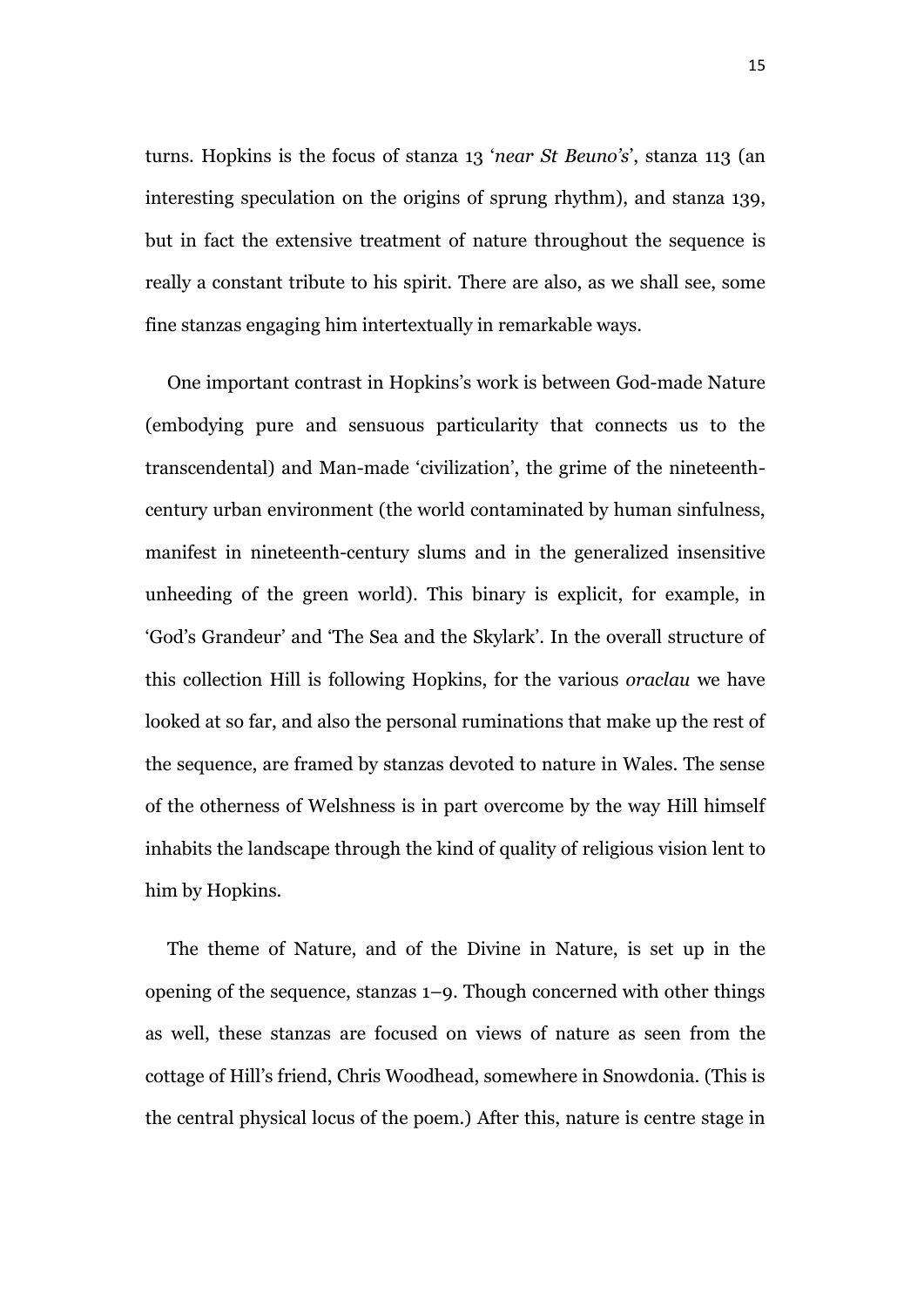at least the following stanzas: 10, 13–14, 28–29, 42–43, 76–77, 80, 91, 108, 139. The majority of these views—not all in Snowdonia—are of autumn and winter landscapes, in particular of 'Mid-October, best of seasons' (st. 77). With a few exceptions, these landscapes evoke that Hopkins-like purity and truthfulness which lift the poet towards transcendence, which let him escape from or simply cope with some of the depredations of age: painful memories, doubts and uncertainties, regrets, and straightforward physical limitation.

The significance of old age should not be underestimated in the sequence, for it feeds through into aspects of the style. Some of the stanzas, as we have seen, make stately, dignified use of the Donne verse forms. A case in point is the stanza about Ann Griffiths: its quiet rhetorical perfection makes it spiritually resonant. Often, however, this same verse form is made to seem Byronic, chatty, off-hand, unbuttoned, for the brokenness of age makes faith a resistance to certain kinds of despair. The depredations of age mean that the poetry needs sometimes to function at a more homely level. In stanza 75 Hill characterizes himself as a broken, disgruntled 'Humpty Dumpty': 'I am angry / At being made angry', and he dilates upon Shakespeare's sonnet 66 as a way of appeasing his near despair. Stanzas 119–124, the '*Hiraeth*' ('nostalgia') sequence, are about a first teenage love, a relationship that the poet feels was a tragic loss in the way it went wrong or wasn't followed through; his writing here vividly evokes how the mind in old age sticks upon certain early wounds and misadventures. And in stanza 126, we have this: 'Repeat after me the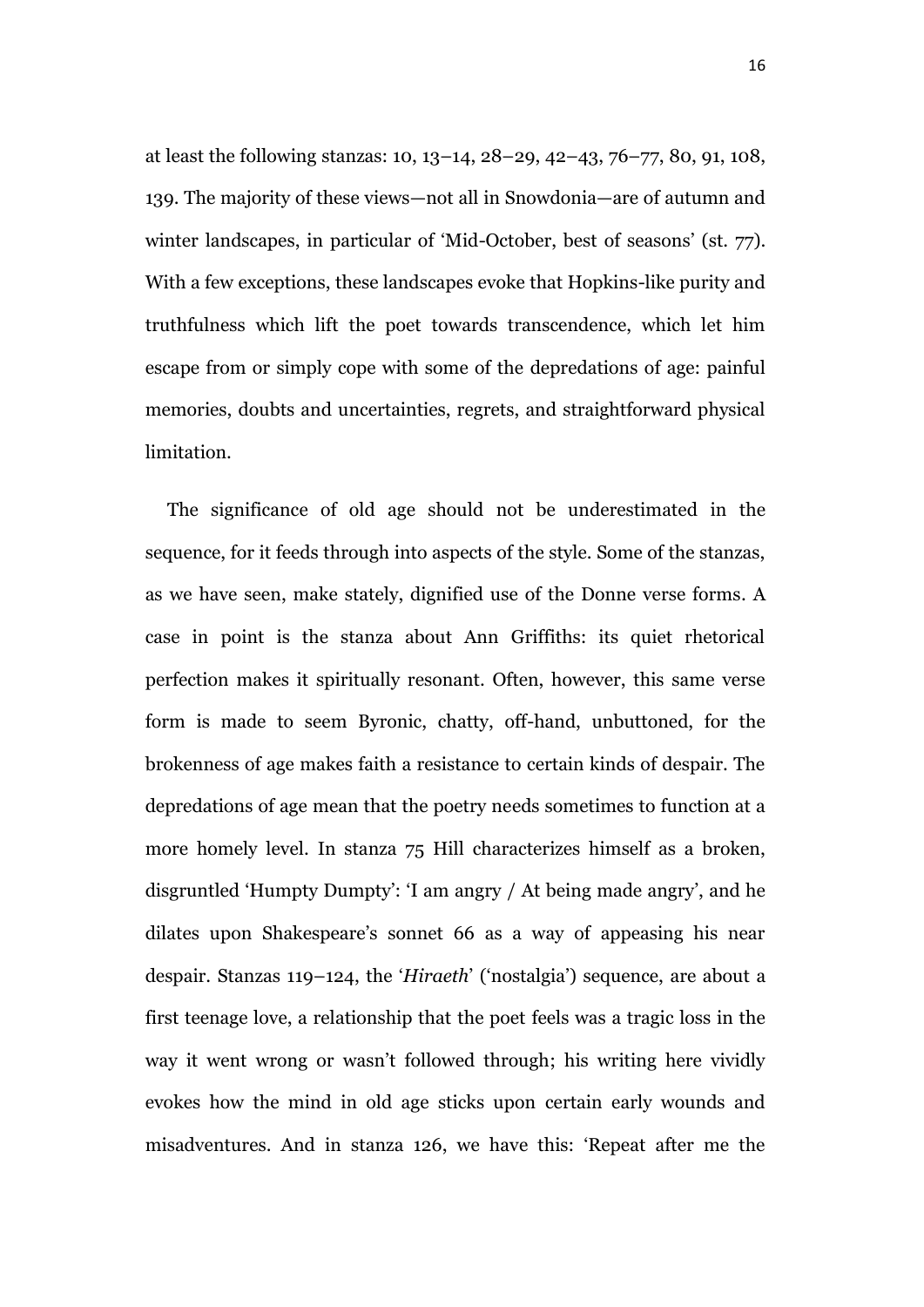adage: / Christ descended into our suffering / But not into crippling sad age':

> Clap to my working forehead the bagged ice While I struggle with interest and lien Set on the loans of time still to obtain. (st. 126)

There are other instances like this, as, for example, the painful broken friendship recalled at stanzas 19–20. Nature, and God in Nature, help to salve these things, and the way they do so, I suspect, is something for which this work will become famous.

## IV. HEARTSIGNINGS

Here there is not space to elaborate on all the special beauties of the stanzas concerned with nature. Some single stanzas, as for example 28, and even some single lines, have extraordinary lift and resonance: 'Grand sog of red woods gold-leaf-fretted' (st. 108). Hopkins is there in that tripleadjective, as he is also, for example, in 'The rowan strung with its bunchbeaded wire' (st. 2), a recollection of the 'beadbonny ash' in 'Inversnaid'. Hill flirts with Hopkins in this way only, in the end, to reach his own very peculiar accommodation with him.

Here are the crucial Hopkins-esque stanzas: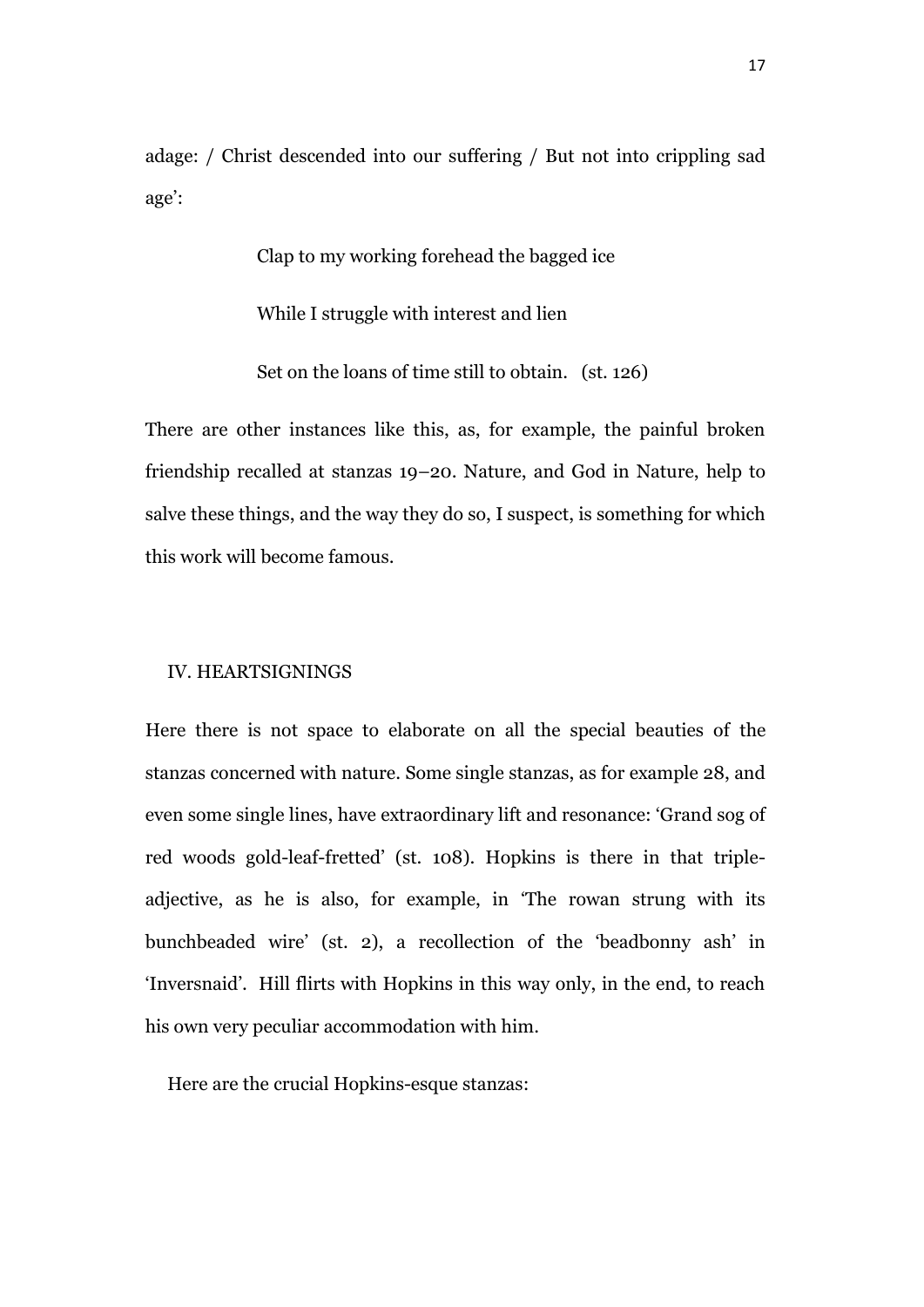I scarcely trust what I could wish emerge

From such a wishful thinking towards grace—

Reception being beyond place.

In small sun the laurels wax large.

Fatal heredity

These afternoons when rain-mist brings the sea Closer to the grey house set in its vee Between hills of coarse-clad conglomerate Where twice-blossoming gorse abides its state.

As the hebog in these windy sessions Bends the seasons' pace about its track-rod; As in westward place the black cloud Jettisons candescent lesions: So I make sign for all Heartsignings; so eternity without fail Will fail us subject also to our spoil; As even the last paradox dissolves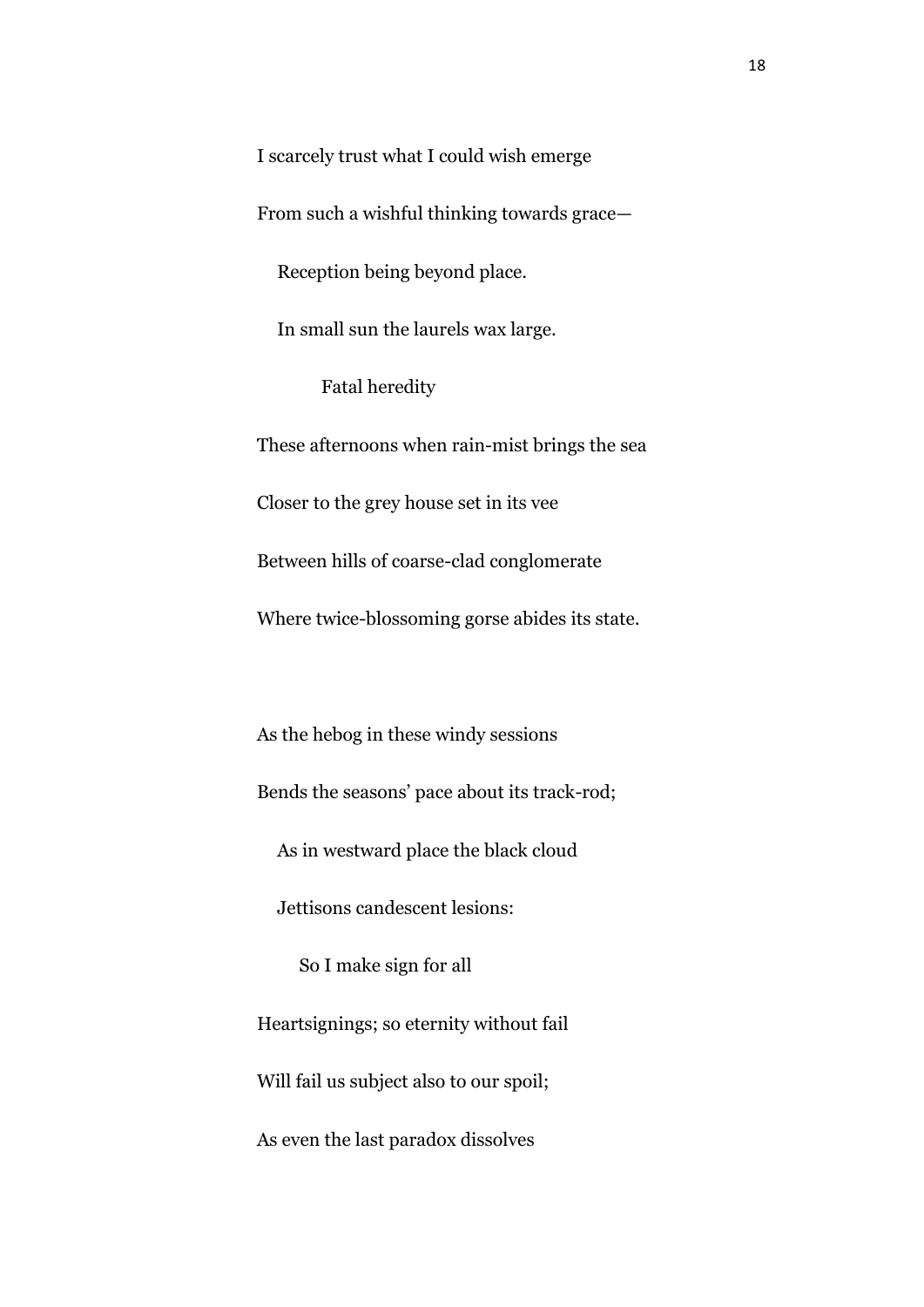Into a scheme of mist about our selves. (sts. 7–8)

Before poetry of this quality one feels strangely vulnerable. It is both straightforward and multi-layered. Paraphrase is not going to work, yet, in part at least, paraphrase is the only tool we have to begin to make sense of such close-packed meaning.

The passage above follows on from stanza 6, which is concerned with how poetry relates to place, and in particular with the Welsh-language bards of the Eisteddfod. Hill is both sceptical and affirming concerning the bards and their work: he worries about their 'prized effoliate / Atavisms' clearly something potentially negative—at the same time as he admires their 'graft', the continuing struggle to 'sullenly' revivify 'expired encomia to exequies'. These poets, every poet, desires 'some better grace to entertain'—but how is it going to be done in the circumstances of the present? So we come to stanzas 7 and 8 above.

The 'reception [of grace]'—both poetic inspiration and spiritual grace—is 'beyond place', i.e. is not something conditioned by place. 'In small sun the laurels wax large' is ambivalent and complex: in one sense it is a wholly literal comment: the modest levels of sunshine in Wales mean that, where they can, the plants put on larger leaves for photosynthesis, but it also suggests an element of poetic over-reaching: 'Where there isn't much (spiritual) light, such an efflorescence of poetry seems anomalous'; or again, 'The Eisteddfod shows "small light" but rather big poetic prizes'; or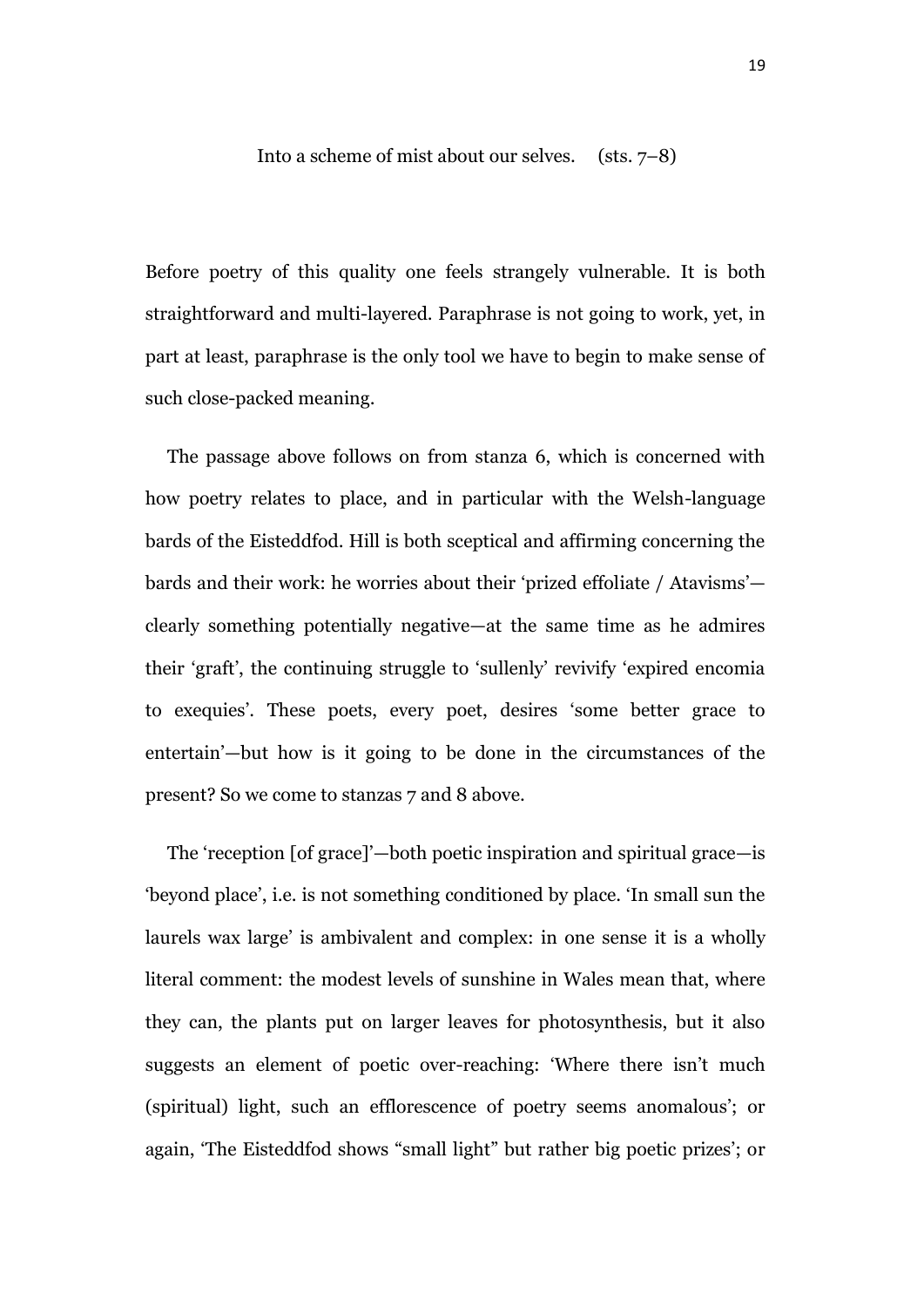again (more positively) 'Under thwarting cultural conditions, the flowering of poetry is a form of resistance'. There is a special weight to having 'Fatal heredity' as a line on its own: 'fatal' means both 'destined' and 'deadly'—the unavoidable Welshness of the bards, the poet's own Welsh descent, and our general situation as Eve's children. The rest of the sentence brings revival and relief: the rain-mist coming in off the Irish Sea may limit the light, but we have the beautiful yellow 'twice-blossoming gorse' tenaciously flowering, being lovely where it is, despite the harsh conditions.

Stanza 8 is the poem's first high point. The 'hebog' (i.e. 'hawk' in Welsh, pronounced with a short *h,* as in 'hedge'), like Hopkins's windhover (to which it obviously alludes), resists and controls the wind via its flight: it 'bends the seasons' pace'—the high winds—'about its track-rod', its chosen sky-path. And, then, after the misty afternoon, the black cloud across the west creates, or throws off, 'candescent lesions': the glowing red wounds of a sunset. This sounds like another reworking of 'The Windhover': 'and blue-bleak embers, ah my dear, / Fall, gall themselves, and gash goldvermilion' (13–14).

The hebog riding the wind and the black clouds creating the sunset are both (as in Hopkins) intense moments where the sense-perceptible and the transcendental meet—moments of divine grace—but also, and just as surely, instances of what blocks grace: there is tension, dialogue, dialectic. The hebog has to struggle desperately with the wind to achieve what it achieves in riding it; it is 'black cloud', obscuring and opaque, that creates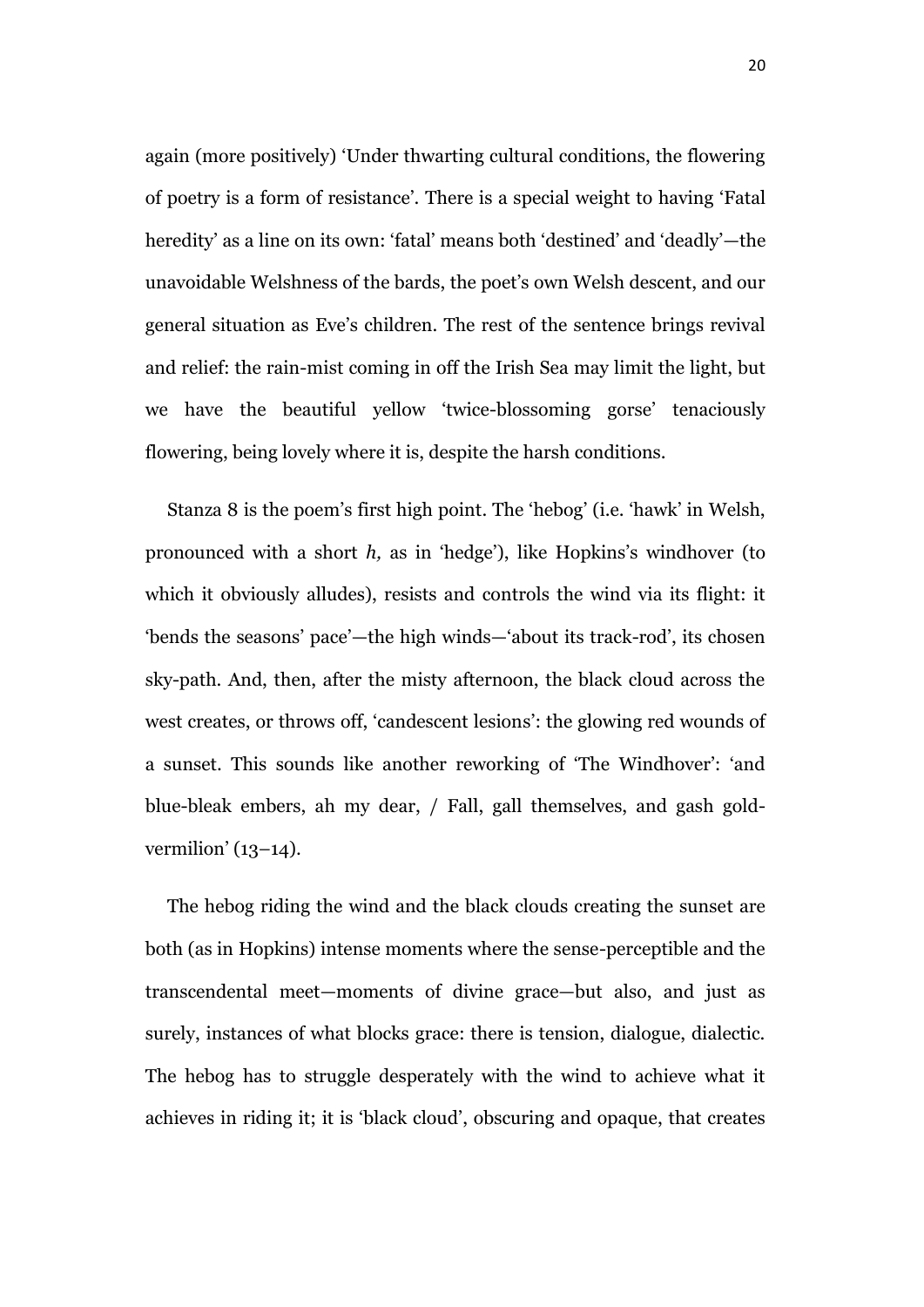the fine sunset. Hill has dug in hard to what might appear a casual allusion to 'The Windhover' to rework some of its theological implications. When he says that 'so' – i.e. in this way – he makes 'sign for all / Heartsignings' (st. 8) he is taking up both elements of the preceding examples: the 'grace' of the bird and the sunset are forged in opposition, just as the poet's struggle to create his 'heartsignings' comes against and within the fallenness of the world. There is a clash: 'eternity', which we must presume to be perfect, becomes imperfect in relation to our fallen natures, 'our spoil'. Here eternity (the perfect) and human 'spoil' (the imperfect) play wonderfully or terribly against each other, in what is again a Hopkins-like effect. And that last word of the stanza is from Hopkins too: 'selves'. In this world we are always subject to the 'paradox' of the Fall and the paradox that is the Christian way out of it. Beyond this, when the 'scheme of mist' about ourselves dissolves, we will be 'our [true] selves'—just in the way that the windhover 'selves itself' (in Hopkins' terms) and so becomes a symbol of the divine.

Looking back from this intense, moving stanza, we may still wonder about the pattern of the argument through stanzas 6 to 8. How did we get from thoughts of the Eisteddfod poets to this high theological moment? Really, this is not so hard to see. Hill (basically an Englishman, with a bit of Welsh blood in him) takes the pressures and dilemmas of Welsh-language poets as symptomatic of the difficulties of any cultural-spiritual endeavour. The real 'grace' of poetry is not solved by 'place' or cultural allegiance, for example by the simple fact of being part of the Welsh-language tradition.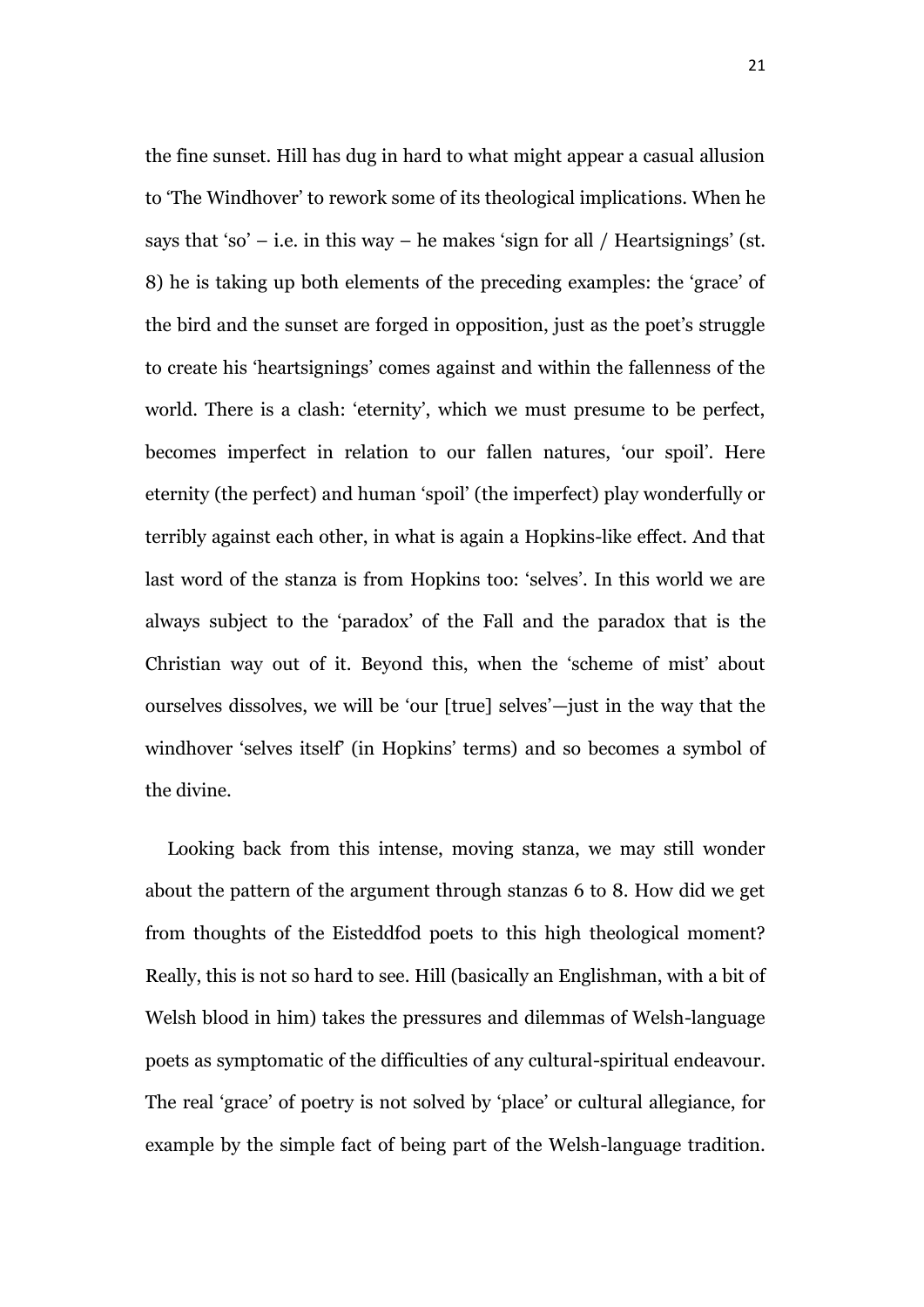That may be a proud thing, but sometimes it can just be atavistic. The reception of 'grace' is 'beyond place' (st. 7), but it is also, in Eliot's phrase, 'Quick now, here, now, always': in this instance Snowdonia on a misty afternoon, with the hawk seen in the sky and then a glaring, beautiful sunset. The same blocks to 'grace' are built into our condition as humans, but heaven is always there resisting our 'spoil' when we choose to try and get in touch with the divine 'signs'. It is in this context that all the various 'oracles' make sense: they show individual lives that have struggled to find illumination and truth against the grain of sin and alienation. Essentially Hill is writing a boldly Christian and humanistic poetic sequence in a time that he knows is intent on resisting that world-view.

#### V: CONCLUSIONS

One feels instinctively that the spirituality on display in this work is going to split readers, and some are going to feel that this angle of approach to modernity is essentially a reheated and out-dated romantic ideology that does not really address the conditions of postmodernity or 'plutocratic anarchy'. What might give opponents pause is not perhaps the argument, as such, but its manner and mode, what I have called these 'dense, sensuous, concretized' stanzas. It is via this style, if any way, that Hill will unsettle secularist and materialist assumptions, partly by its enactment of the way in which language is not transparent or logical in its workings, partly through its sheer affective intensity (as described above), partly by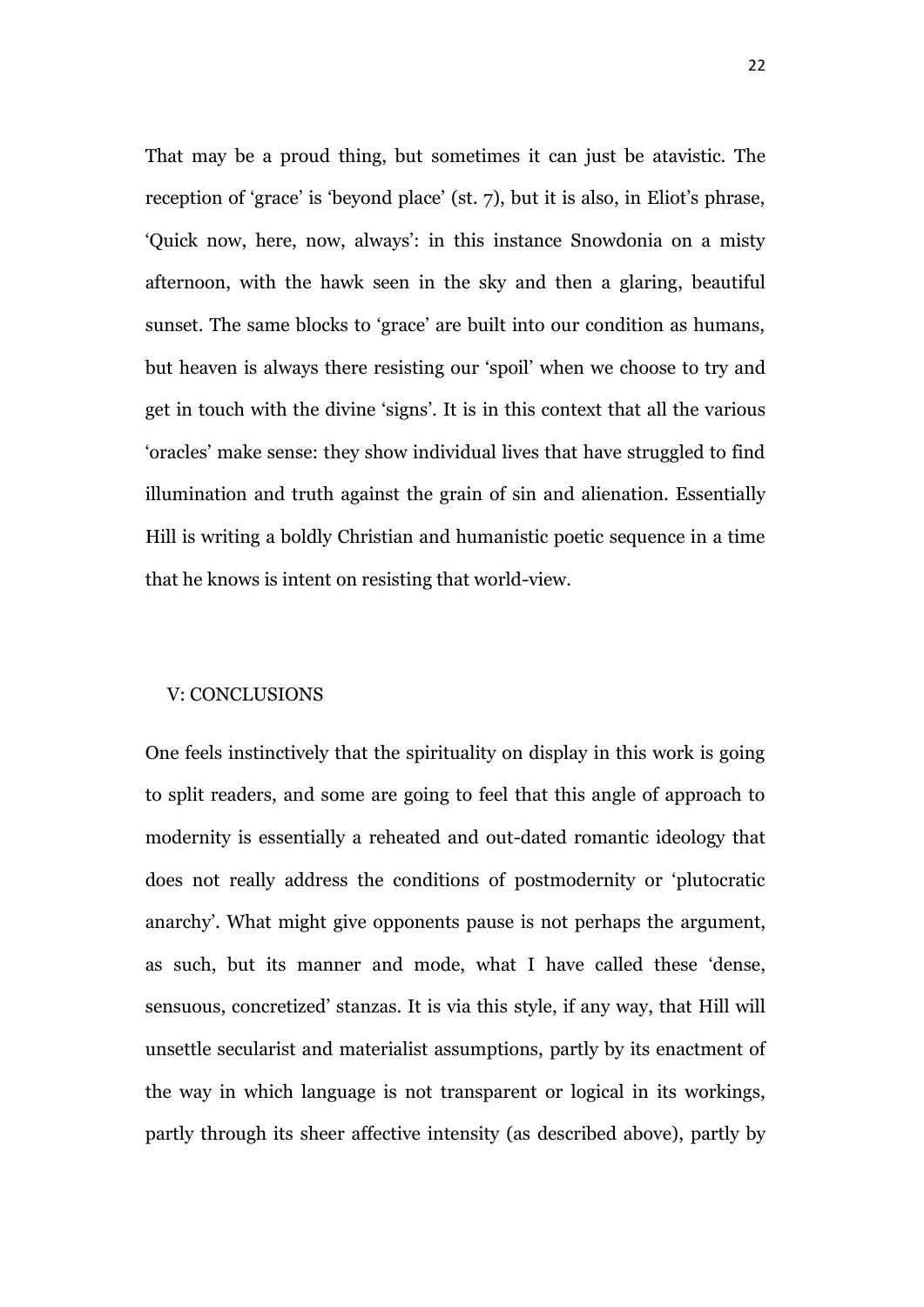its implicit insistence on its relation to tradition and on the meaning of tradition. Implicitly Hill suggests, via his poetic manner and mode—and contra certain kinds of contemporary assumption—that we cannot resist tradition, or, in other words, cannot resist radical connection to the past. As Hill makes clear in the passages above, he is the kind of religious poet like Vaughan, or Blake, or Hopkins—whose poetic manner is inseparable from the lived religious life and its assumptions, a manner designed to unsettle and reshape a viewing of the world in accord with its own religious vision. The textures of writing—rhythm, allusion, pun, elision, and everything else that makes a particular style, and here particularly the dense use of highly formalistic stanzas and their heritage—are the way in which a world is rearranged. Here the usual accusation of Hill's 'difficulty' is beside the point. What would it have been like to purchase *Songs of Innocence and Experience* in 1794 and try to make sense of it without a gloss? Or, in 1885 say, what if Hopkins had—against the odds—actually published his poems, bristling diacritical marks and all—what would it have been like to read them? The answer is simple: 'Rather like reading Geoffrey Hill today'. Implicitly, he places himself before us within this kind of genealogy, insisting that such a genealogy makes sense. Style, form, and mode are part of the way in which all three poets seek to rearrange their worlds, part of the way in which they are determined to open up religious vision against the grain of the times. Wales fits within this agenda. That the English reader may know little about Wales and Welsh biculturalism, and may be disconcerted to discover the extent of this ignorance, is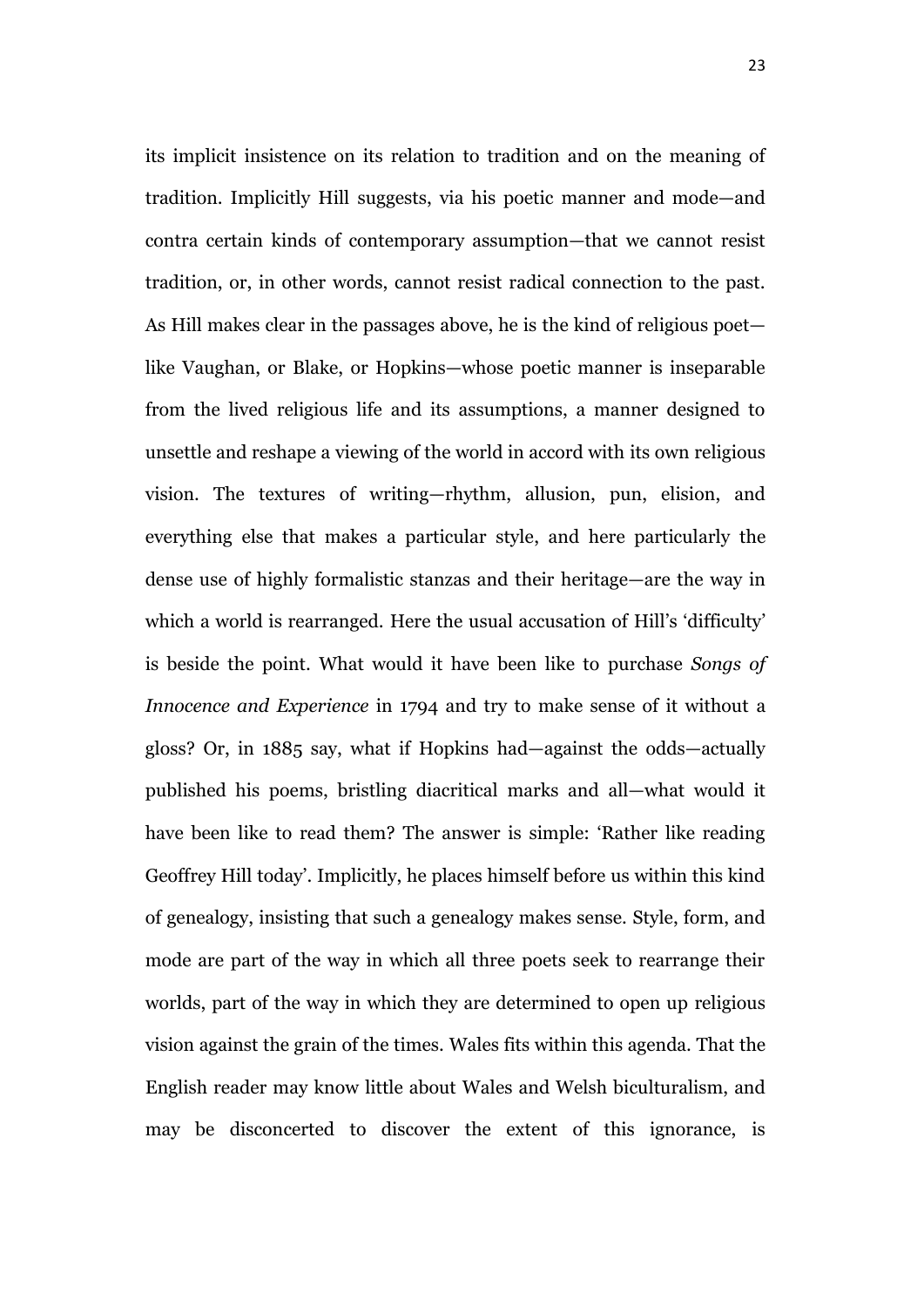intentionally unsettling. Wales, both literally and symbolically, is a metaphor of otherness, marginalization, and the spirit, which insists that, a lot of the time, we are reading our world wrongly.

<sup>1</sup> All quotations from *Oraclau | Oracles* are from the first edition, Geoffrey Hill, *Oraclau | Oracles : The Daybooks III* (Thame, 2010), by kind permission of Clutag Press. References are given by stanza number. The text of *Oraclau | Oracles* published in the more recent *Broken Hierarchies: Poems 1952–2012*, ed. Kenneth Haynes (Oxford: Oxford University Press, 2013) is substantially the same, though there are some changes in the titles of individual stanzas.

 $\overline{a}$ 

Hill takes the epigraph here from *Triskel Two: Essays on Welsh and Anglo-Welsh* Literature, ed. Sam Adams and Gwilym Rees Hughes (Llandybie: Davies, 1973), p. 126. I am very grateful to Benytta Doman for her help in translating the Welsh and for her enlightening conversation about Welsh culture.

<sup>2</sup> 'A Note on *Briggflatts*', quoted from Basil Bunting, *Briggflatts*  (Newcastle: Bloodaxe, 2009), p. 20; Philip Larkin, *Required Writing*  (London: Faber, 1983), p. x.

<sup>3</sup> Quoted from an interview with C. Woodhead: 'Yes, Of Course I was Wired Weird', *Standpoint* (July-August 2010), p. 1.

<sup>4</sup> K. Bohata, *Postcolonialism Revisited: Writing Wales in English* (Cardiff: Univ. of Wales Press, 2004), p. 122.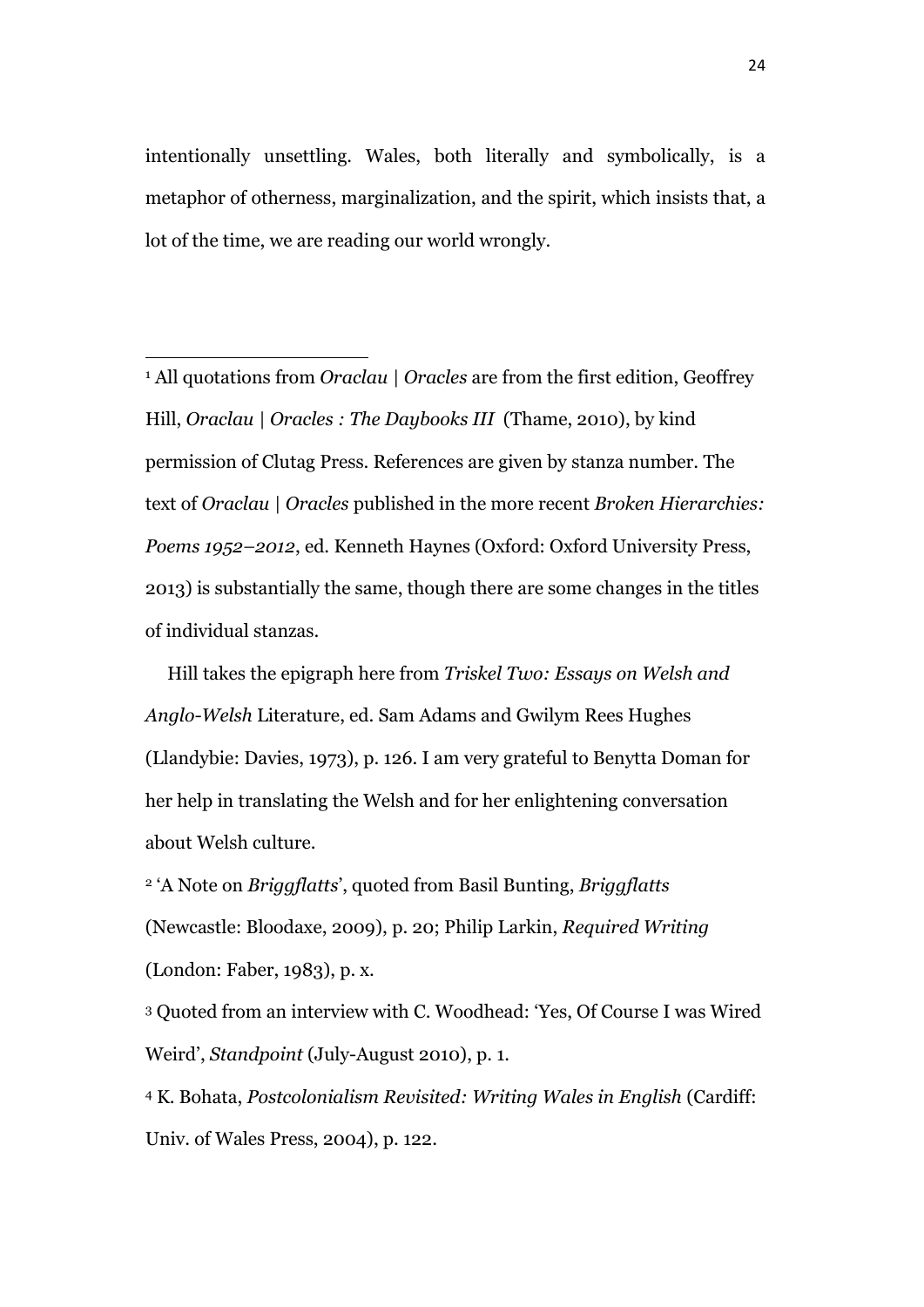<sup>5</sup> *Ibid.*, pp. 134, 133.

 $\overline{a}$ 

<sup>6</sup> Rowan Williams, who has done much to make her better known, was born into a Welsh-speaking family near Swansea, so, even as Archbishop of Canterbury, cannot count as an Englishman here.

<sup>7</sup> Hill takes the phrase 'plutocratic anarchy', of which he has made much in his recent Oxford lectures, from William's Morris's lecture 'Art under Plutocracy' (1883): see *Lectures on Socialism*, in *The Collected Works of William Morris*, ed. M. Morris, 24 vols. (London, 1910–15), vol. xxxiii, pp. 164–91 (191). He discusses it elsewhere in *The Daybooks*: see, for example, Odes XIII and XXXIX in *Odi Barbare: The Daybooks II* (Thame: Clutag Press, 2012), pp. 21, 47.

<sup>8</sup> A. M. Allchin, *Ann Griffiths: The Furnace and the Fountain* (Cardiff: Univ. of Wales Press, 1987), p. 30.

<sup>9</sup> Geoffrey Hill, *The Enemy's Country* (Oxford: Clarendon Press, 1991), p. 85.

<sup>10</sup> The Vaughan twins are central figures in *Clavics*, the next book of *The Daybooks*, where much is made of their work and their presence at the Battle of Chester (1645). This is one of several cross-overs between the different *Daybooks.*

<sup>11</sup> M. Wynn Thomas, *Corresponding Cultures: The Two Literatures of Wales* (Cardiff: Univ. of Wales Press, 1999), p. 99.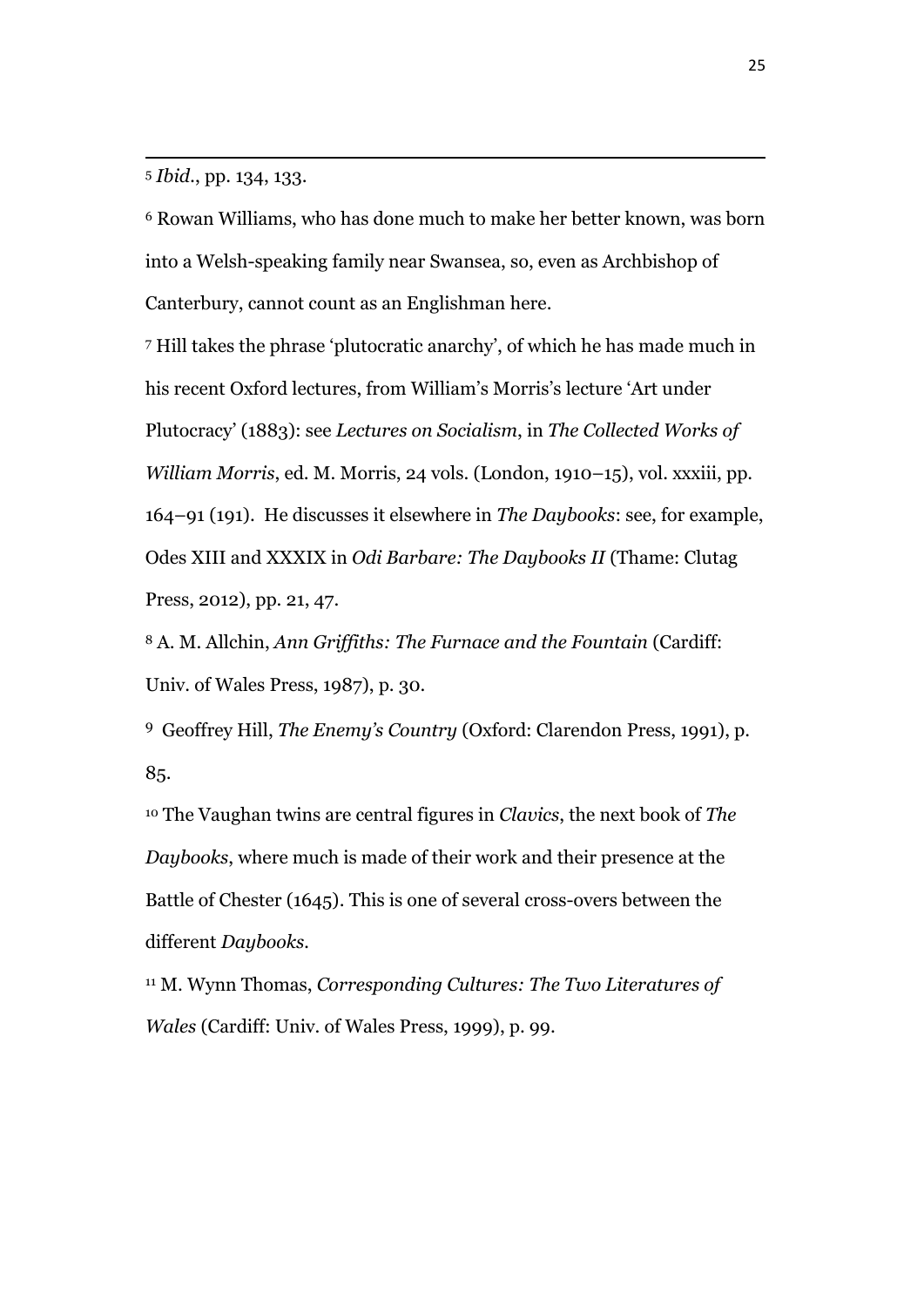$\overline{a}$ <sup>12</sup> Bloom would call Hill's dealings with Hopkins in *Oraclau* | *Oracles* an instance of *Apophrades* or 'the return of the dead': see H. Bloom, *The Anxiety of Influence* (Oxford: Oxford University Press, 1975), pp. 139–55. <sup>13</sup> Hill's main critical essays concerning Hopkins, in whole or part, are chs. 6, 23, and 31 in *Geoffrey Hill: Collected Critical Writings*, ed. K. Haynes (Oxford: Oxford University Press, 2008).

<sup>14</sup> This phrase about Hopkins from Hill's 'Redeeming the Time': see *Geoffrey Hill: Collected Critical* Writing, p. 108.